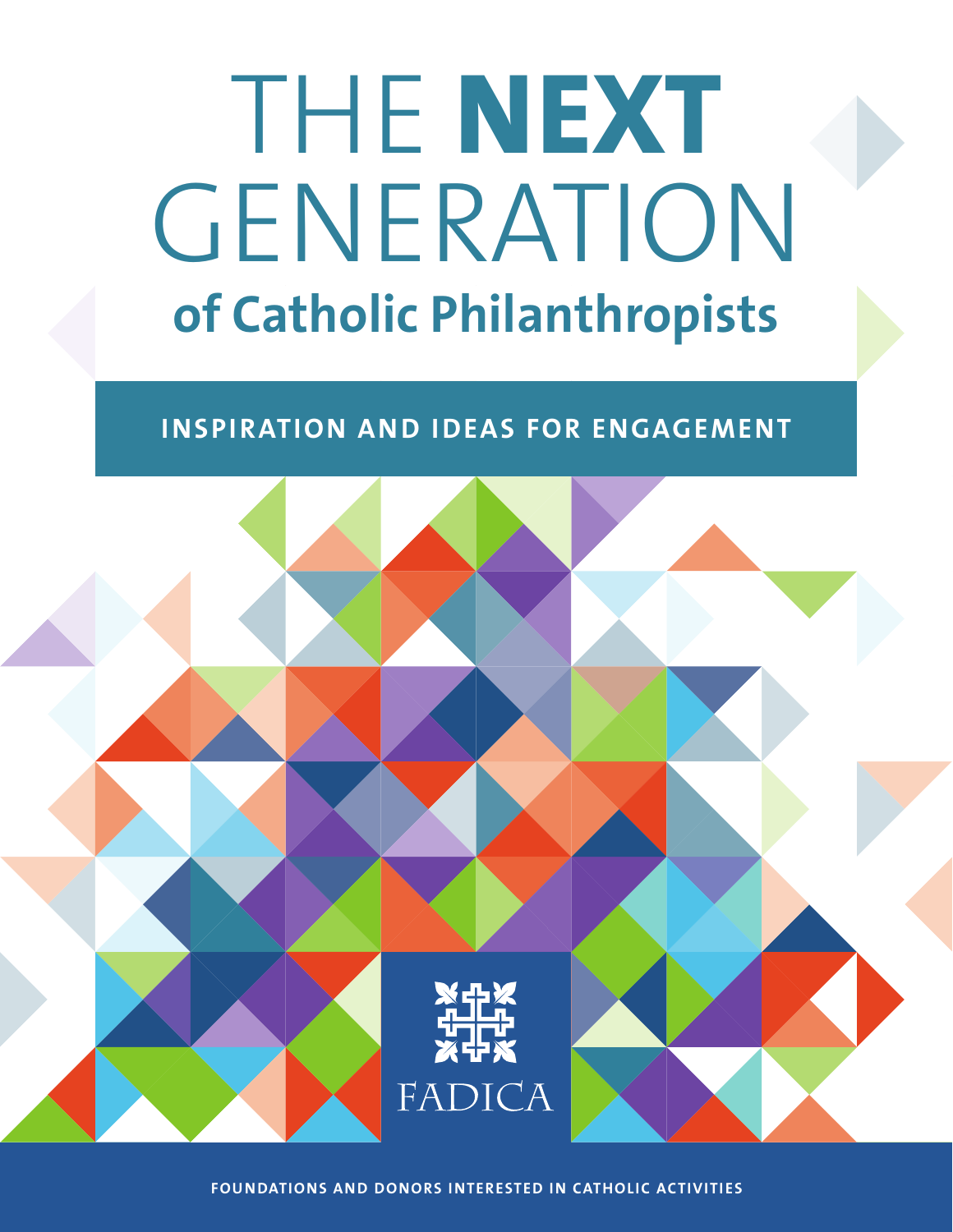Copyright © 2017 by Foundations and Donors Interested in Catholic Activities, Inc. All rights reserved.

4201 Connecticut Avenue, NW, Suite 505 Washington, DC 20008 202-223-3550 www.fadica.org @FADICAnetwork facebook.com/fadicainc

Designed by TRICIA JOHNSON / T. JOHNSON DESIGN / tjohnsondesign@gmail.com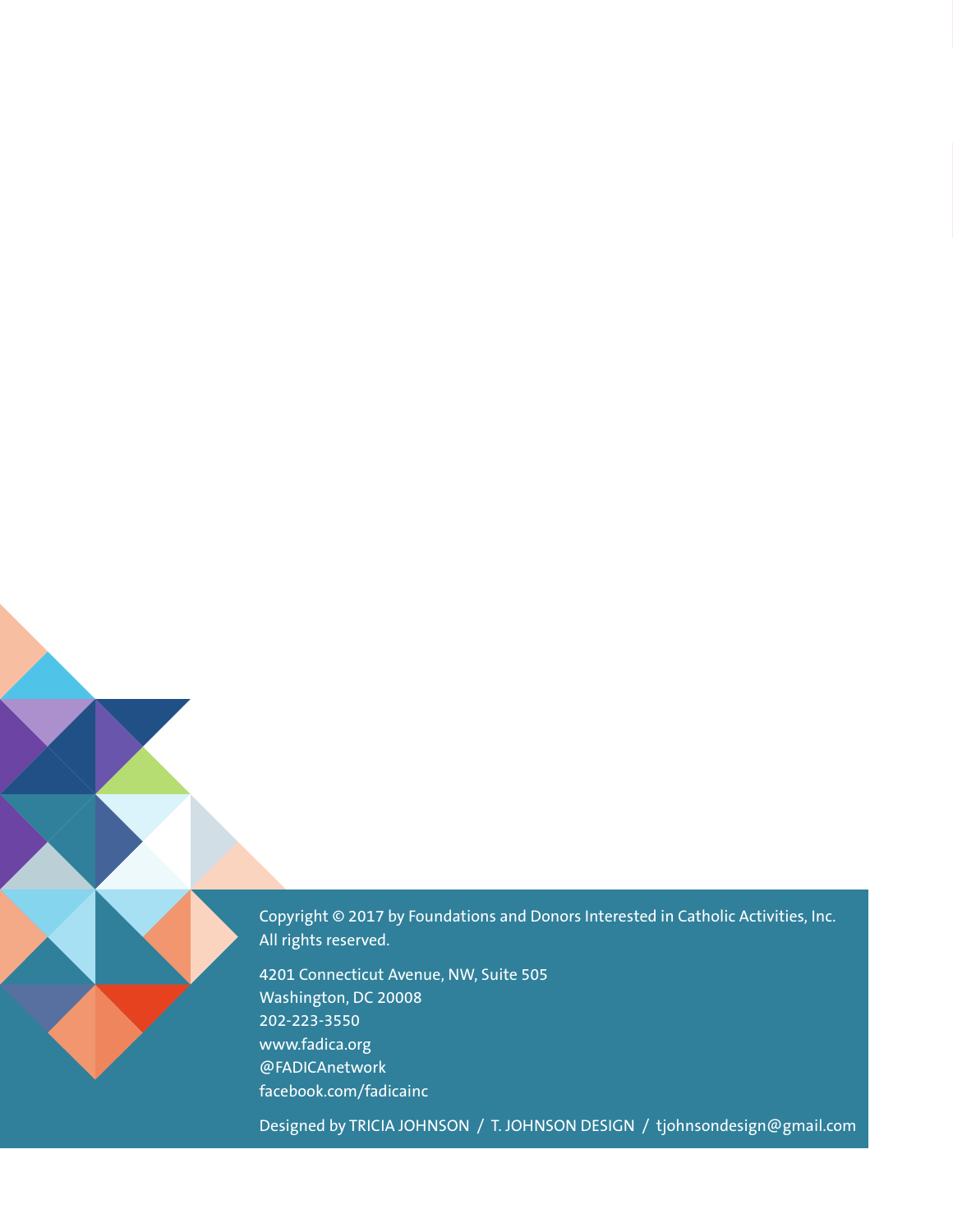## **Table of Contents**

| <b>Introduction: A Call to Action</b>                                         |                 |
|-------------------------------------------------------------------------------|-----------------|
| The Unique Gift of Catholic Philanthropy                                      | $\mathbf{2}$    |
| Top Ten Themes: Effective Next Generation Engagement in Catholic Philanthropy | 8               |
| <b>Conclusion</b>                                                             | 31              |
| <b>Resources</b>                                                              | 32 <sub>2</sub> |
| <b>Acknowledgments</b>                                                        | 33              |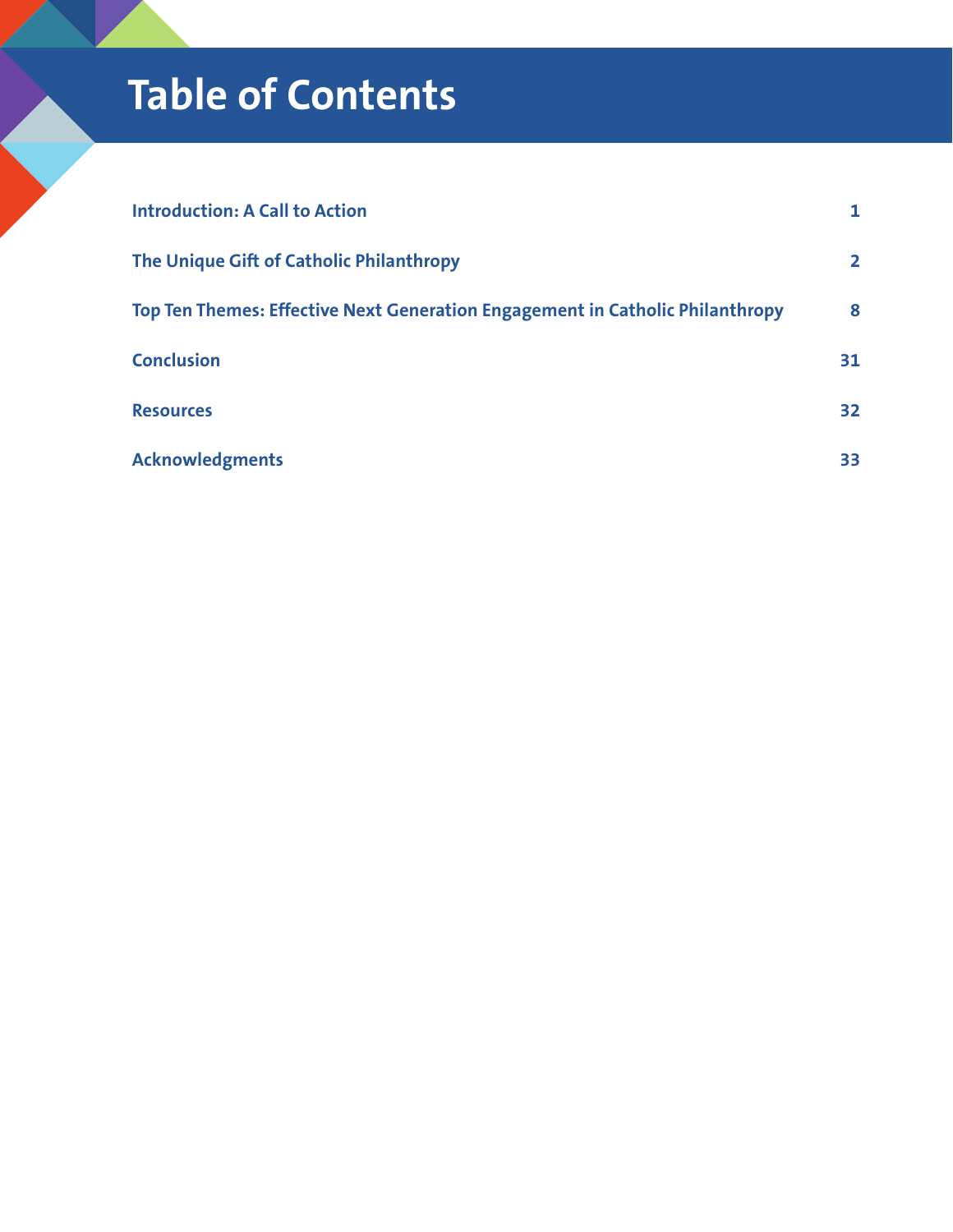THE **NEXT** GENERATION **of Catholic Philanthropists**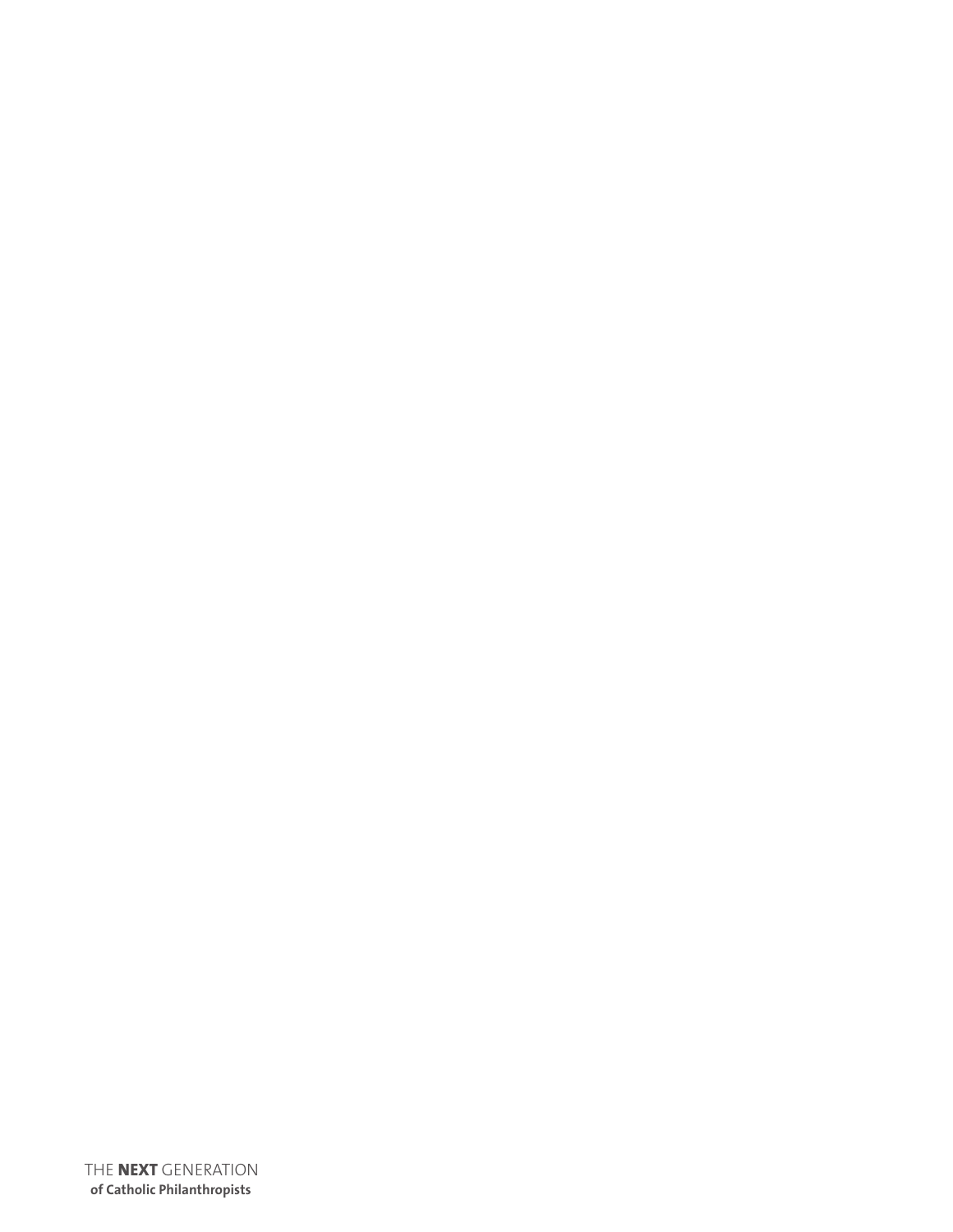## **Introduction: A Call to Action**

There has never been a more exciting time to engage the next generation in the vital work of philanthropy. In 2014, the world saw the youngest person ever, at just 29 years old, top engage the next generation in the vital work of philanthropy. In 2014, the world saw *The Chronicle of Philanthropy's* list of the fifty most generous donors.1 Young people will inherit and create trillions in wealth in their lifetime, and nextgendonors.org predicts that much of that wealth will be designated to charitable giving.2 These factors, as well as initiatives such as the Bill and Melinda Gates and Warren Buffet Giving Pledge, have led to what has been called the new golden age of philanthropy.

Moreover, it is an exceptional time for engaging young *Catholics* in philanthropy. Today, Catholic philanthropy finds itself at the intersection of three present-day phenomena: the golden age of philanthropy, the Pope Francis effect, and the emergence of the largest generational cohort since the baby boomers, the millennial generation.

Almost daily, Pope Francis inspires the faith and actions of his twenty-one million followers through social media, making his message accessible—especially among younger Catholics—and earning him the title "The Tweetable Pope."3 Pope Francis has motivated giving among Catholics. FADICA's 2014 nationwide survey found that more than three quarters of Catholic adults who increased giving in 2013 noted the influence of Pope Francis.

This publication was created in response to requests from FADICA members interested in examples of

how other families and foundations were engaging younger generations in philanthropy. Our hope is that it provides these examples, along with practical tips and tools. We have tried to be as specific as possible in our profiles, including details of how and when these foundations have engaged younger generations. Most of all, we hope that these stories offer inspiration to take action.

Every foundation and leader involved in this work will agree that cross-generational work, family dynamics, and generational succession can be among the most challenging aspects of philanthropy. Those who have taken a proactive approach, however, emphasize that benefits have included enhanced family or group dynamics, improved grantmaking, provided peace of mind for the founder or current leadership, and cultivated confidence around long-term mission success. We hope that this publication will be a useful resource for current leaders as they consider and develop their own engagement strategies.

We want to remind readers that there is no such thing as perfection. As with any significant matter of faith and family, nobody else can tell another the right answer for a particular family or foundation. Faith and wisdom that comes from others offer useful resources, but only you can discern what the best course of action is for your family's unique circumstances. Despite the challenges, the effort is worthwhile and offers exponential return on any investment of time, attention, and effort.

<sup>1</sup> Donovan, D., Gose, B., & Di Mento, M. (2014, February). Gifts Surge from Rich U.S. Donors. *The Chronicle of Philanthropy.*

<sup>2</sup> Northwestern Mutual Voice. (2014, December). A New Golden Age of Philanthropy: What's Driving Next-Gen Giving? *Forbes Magazine.*

<sup>&</sup>lt;sup>3</sup> O'Loughlin, M. J. (2015). *The Tweetable Pope*. Harper Collins: New York.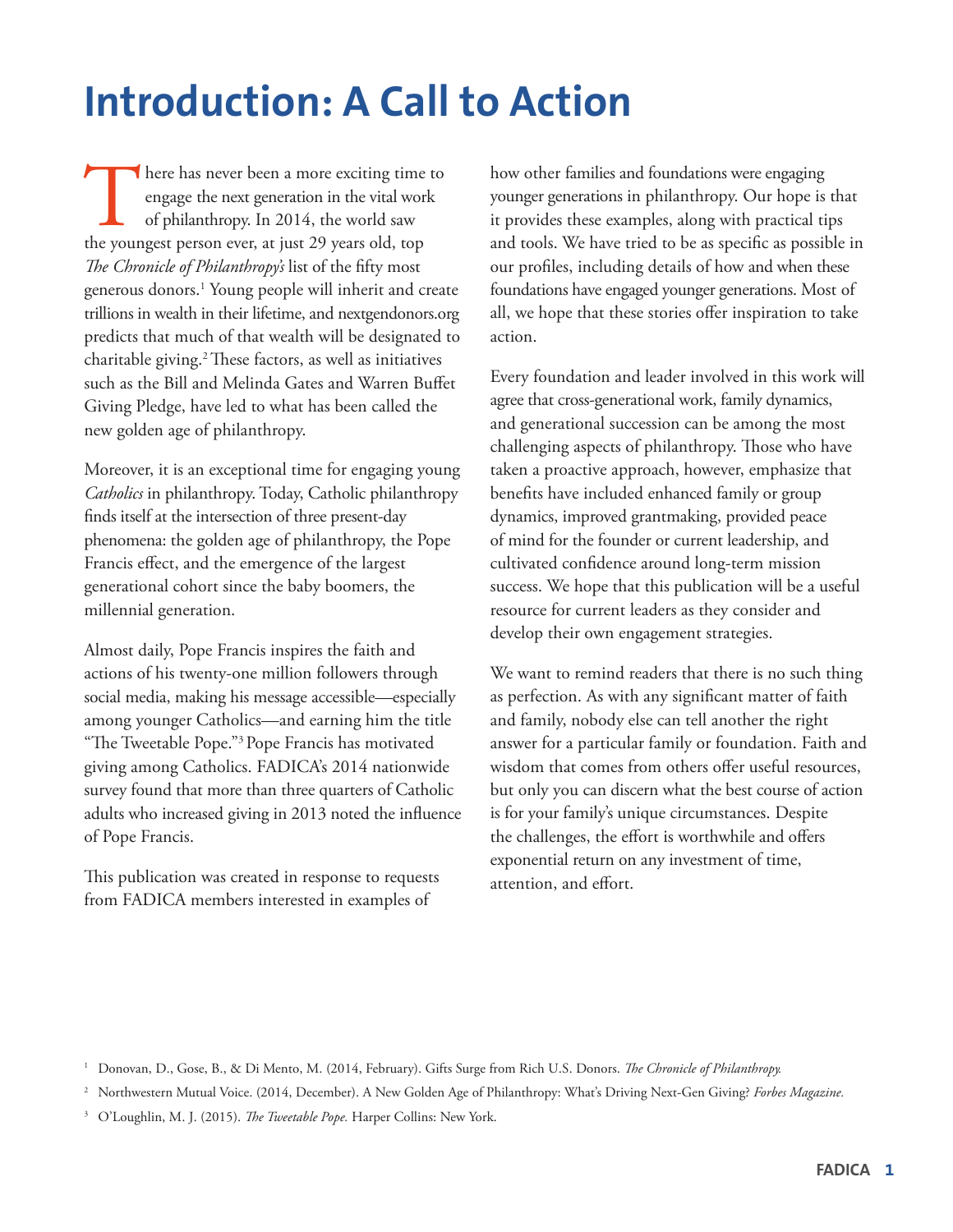# **The Unique Gift of Catholic Philanthropy**

What makes Catholic philanthropy different?<br>
How might one distinguish Catholic<br>
and Catholic-inspired philanthropy from<br>
other faith-based or secular philanthropic practices? How might one distinguish Catholic and Catholic-inspired philanthropy from

While an entire book could (and should) be written on these questions, two particular things uniquely inspire Catholic giving: the gospel tradition and values, including Catholic social teaching; and the Church, the community of believers who evidence faith, hope, and love in their daily lives.

Brought to life through a commitment and response to the gospel message are the ministries, congregations, religious communities, and institutions that comprise the global Catholic Church. Likewise, it is through the Church—its sacramental life, mission, and diverse apostolates—that the gospel message and its values are shared, taught, and put into action.

As we witness increasing violence and diverse threats to human life and the planet, the capacity of the Catholic Church to put its values into action to support human flourishing has never been more important. And Catholic philanthropy in particular, inspired by these values and committed to the Church's capacity, is as vital as ever.

The inspiration of faith also leads to an amazing reality: every day the Catholic Church feeds, houses, clothes, cares for, and educates more people than most any other institution on the planet.<sup>4</sup>

As Executive Vice President for Catholic Relief Services Joan Rosenhauer puts it, "The Catholic community is everywhere and everyone. We are in every country,

*"The Catholic community is everywhere and everyone. We are in every country, every corner of the world, including some of the most isolated, remote areas helping people in need where no one else is present. And we are everyone—rich and poor, urban and rural, of every race and background, the powerful and the powerless. We have more potential than almost any other group to build a more just and peaceful world."*

every corner of the world, including some of the most isolated, remote areas helping people in need where no one else is present. And we are everyone—rich and poor, urban and rural, of every race and background, the powerful and the powerless. We have more potential than almost any other group to build a more just and peaceful world."5

Connecting to the inspiration and values that fuel Catholic philanthropy, and highlighting the Church's capacity and impact is essential to engaging the next generation of Catholic philanthropists.

<sup>4</sup> Kelly, M. (2011). *Rediscover Advent*. St. Anthony Messenger Press: Cincinnati, Ohio.

<sup>5</sup> Conference at Catholic University of America, 2016.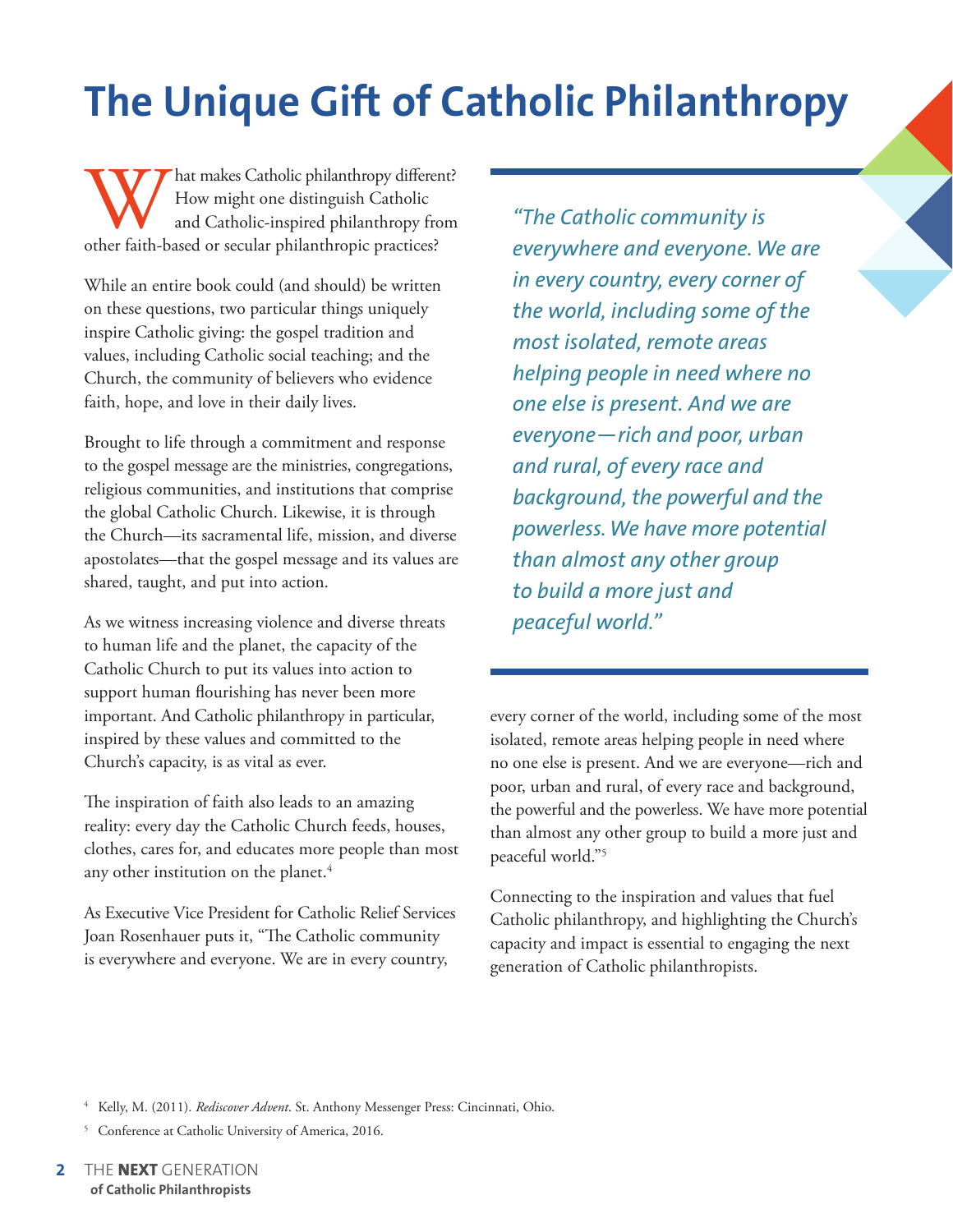#### **Connecting the Next Generation to Catholic Philanthropy**

To understand how Catholic philanthropy can be meaningful to younger generations, it is also critical to consider how young people currently engage in charitable giving.

In *Next Gen Donors: Respecting Legacy, Revolutionizing Philanthropy*, the organization 21/64 found that the next generation of major donors describe their philanthropy in four key ways, as:

- 1. committed to values over valuables;
- 2. focused on impact over recognition;
- 3. eager for relationships and hands-on engagement;
- 4. and interested in actively crafting their philanthropic identities through personal, authentic experiences.

Given this emphasis on values by next generation philanthropists, it is all the more important to bring to light the values that uniquely inspire Catholic philanthropy. Far from a "lifeless set of rules and regulations" as Matthew Kelly observes in *Rediscover Advent*, values are at the heart of what it means to be Catholic. And our Catholic values articulate a vision of human flourishing that depends on authentic encounter and relationships of solidarity—which likewise are top priorities for young donors.

Consider how Pope Francis' message and example speaks to all generations, and especially to younger people. The Holy Father puts Jesus' words into action through direct human encounter: comforting the afflicted, visiting prisoners, and welcoming the stranger. These expressions of love in action connect directly to what young donors identify as essential.

*The Holy Father puts Jesus' words into action through direct human encounter: comforting the afflicted, visiting prisoners, and welcoming the stranger. These expressions of love in action connect directly to what young donors identify as essential.*

#### **Scripture and Catholic Values—Compassion and a Preferential Option for the Poor**

Both the Hebrew and Christian Scriptures consistently echo and affirm God's special concern for the vulnerable: the widow and the orphan, the migrant, the sick, and the poor. Not only that, they speak to today's challenges and orient practical responses that serve the vulnerable.

In a 40th anniversary message to FADICA from the Secretariat of State of the Holy See delivered by the Apostolic Nuncio, the Secretariat transmitted a greeting from Pope Francis that referred to the preferential option for the poor and spoke to the unique focus of Catholic philanthropy. Encouraging members to discern the ever-changing needs of the Catholic community and broader society, Pope Francis asked FADICA to be particularly attentive to the needs of the poor and those on the peripheries of society, as he evoked words from *The Joy of the Gospel:* "for each individual Christian and every community is called to be an instrument of God for the liberation and promotion of the poor…"

Maureen O'Connell observes in *Compassion: Loving our Neighbor in an Age of Globalization* that "the Gospels are filled with accounts of Jesus' emotional encounters with the poor and afflicted, and the physical example of Jesus' healing ministry is central."7 Jesus' healing actions often restored people to the community from which

<sup>6</sup> 21/64 and Johnson Center for Philanthropy (2013). *Next Gen Donors: Respecting Legacy, Revolutionizing Philanthropy.* Retrieved from: nextgendonors.org.

<sup>7</sup> O'Connell, M. (2009). *Compassion: Loving our Neighbor in an Age of Globalization.* Orbis Books: Ossining, NY.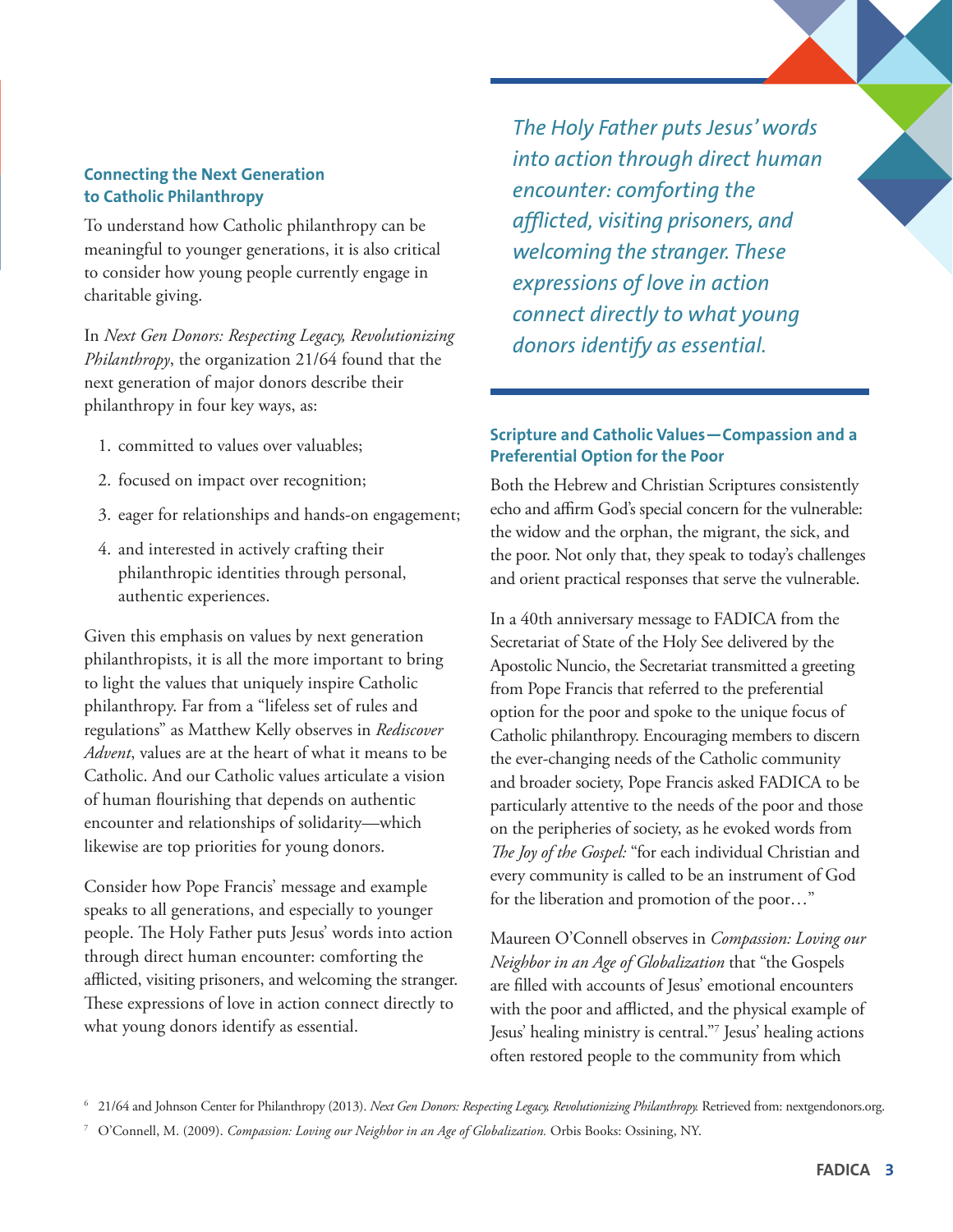*Both the Hebrew and Christian Scriptures consistently echo and affirm God's special concern for the vulnerable, speak to today's challenges, and orient practical responses that serve the vulnerable.* 

they were previously excluded due to social or cultural attitudes toward a physical ailment. Jesus reconnected these individuals to community through physical healing, but also through personal encounter, despite rules that suggested contact with such people was forbidden. Think of the leper in Matthew chapter 8 or the bleeding woman in Mark chapter 5.

Loving our neighbor lies at the heart of the Bible, and two other powerful gospel touchstones articulate this radical value of love for neighbor, particularly the vulnerable and marginalized neighbor.

In the timeless Good Samaritan parable, Jesus describes the call to love God and our neighbor as ourselves as the greatest commandment. When a lawyer asked for more detail, "Who is my neighbor?" Jesus tells the story of a Samaritan who finds and aids a man beaten by the roadside (Luke 10: 25-37). A priest and a Levite had already passed and ignored the man, but the Samaritan, a foreigner, bandaged the man's wounds, and took him to an inn for care.

"Which of these three do you think was a neighbor to the man who fell into the hands of robbers?" Jesus asks. The lawyer replied, "The one who had mercy on him," to which Jesus responds, "Go and do likewise."

As Catholic Christians, we are called to "go and do likewise": to love radically and identify everyone as our neighbor, especially people on the margins of society. Jesus challenges us not only to help those like us, but to help the other as well.

Finally and perhaps most importantly, in the wellknown gospel passage Matthew 25, Jesus does not just help or heal the sick and hungry. He completely identifies with them. "For I was hungry and you gave me food, I was thirsty and you gave me drink, I was a stranger and you welcomed me… Truly, I say to you, as you did it to one of the least of these my brethren, you did it to me." (Matthew 25: 35-37, 40). Thus Jesus' call to serve the suffering is equated with serving and loving God, and is at the heart of Catholic ministries around the globe.

#### **Catholic Social Teaching—Human Dignity and the Common Good**

Often referred to as one of the "best-kept secrets of the Church,"8 Catholic social teaching articulates the Church's commitment and response to critical social issues of the day.

With roots in the Old Testament and in Jesus' ministry, the modern Catholic social tradition is based on official Church letters or encyclicals that began with Pope Leo XIII's 1891 encyclical *Rerum Novarum*, *On the Conditions of Labor*. This first encyclical addressed the challenges of the industrial revolution and the condition and rights of workers. The Catholic social tradition is a living, breathing tradition, with the most recent encyclical issued by Pope Francis in 2015, *Laudato Si, On Care for Our Common Home*. The document, addressed to all persons, encompasses environmental degradation, climate change, and a call for action.

Because of its broad scope, the Catholic social tradition is often distilled into a more manageable listing of key values or principles. The list can vary from seven to ten principles, depending on who is compiling it. The following list begins with the fundamental value of the inviolable dignity of human life and of every human person, and ends with the commitment to peace:

8 Deberri, E. P., Hug, J. E., Henriot, P. J. & Schultheis, M. J. (2003). *Catholic Social Teaching: Our Best Kept Secret.* Orbis Books: Ossining, NY.

**4** THE **NEXT** GENERATION **of Catholic Philanthropists**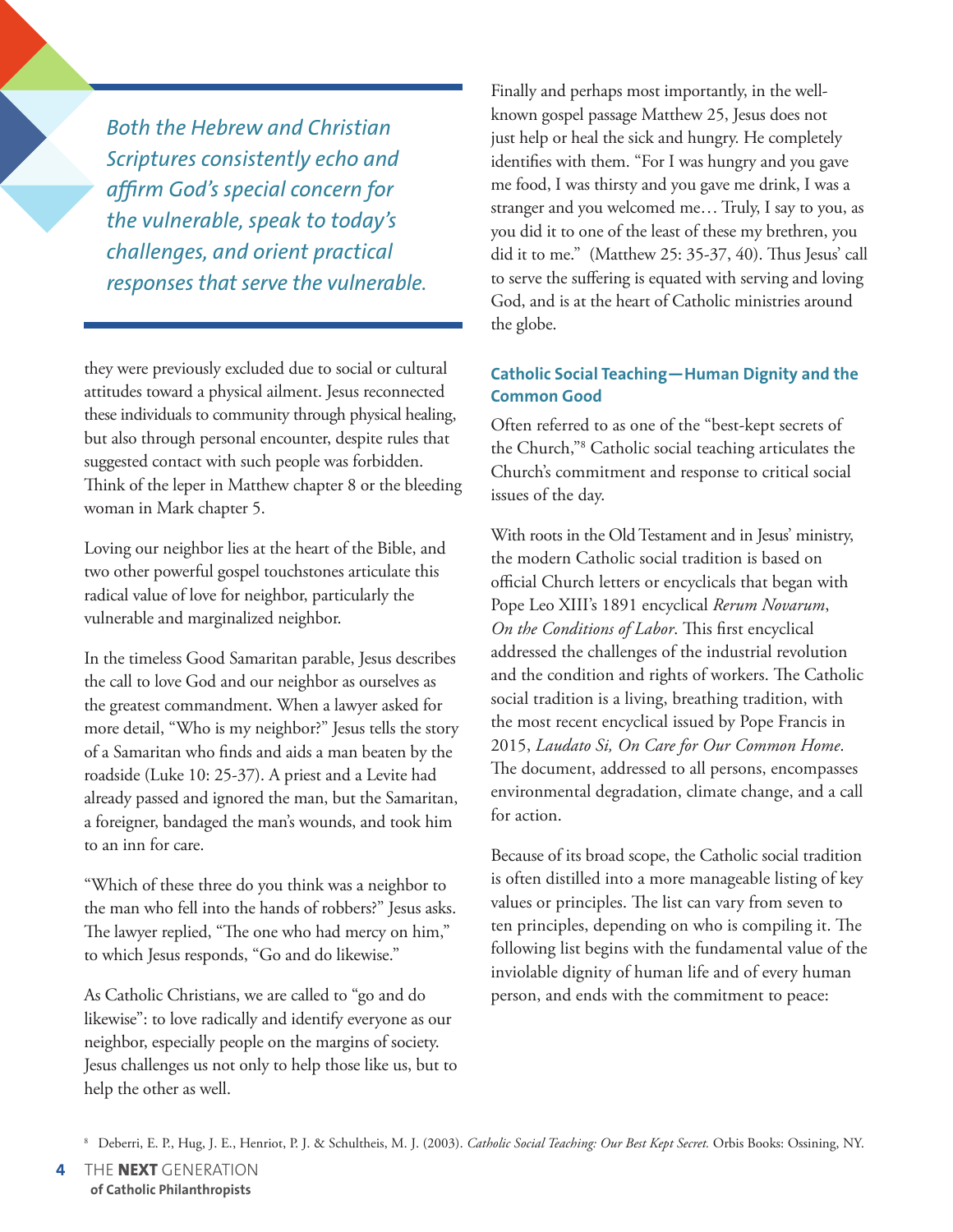- The dignity of the human person
- The common good
- Solidarity
- Subsidiarity
- The preferential option for the poor
- The dignity of work and the rights of workers
- Rights, responsibilities, and participation
- Universal destination of goods
- Stewardship of God's creation
- Peace

Catholics believe that every person is created in the image of God and that each individual is holy and sacred. As a result, the life and dignity of each person at every stage of life is the foundation of a moral society. Therefore, the principle of the common good includes everyone. As St. Thomas Aquinas noted, the dignity and well-being of the individual is integrally connected to the dignity and well-being of our neighbors and the broader community: "He that seeks the good of many, seeks in consequence his own good."9 Or in the words of St. John XXIII, the common good is "the sum total of conditions of social living, whereby persons are enabled more fully and readily to achieve their own perfection."10

The themes of the major documents of the modern Catholic social tradition convey the range of global social realities and public challenges it encompasses: the arms race and its defiance of peace, the sacred gift of human life and threats to life, the challenge of consumerism, workers' rights and responsibilities including a living wage, the widening gap between rich and poor nations, underdevelopment, the effects of urbanization, and the political responsibility of lay Catholics, to name a few.<sup>11</sup>

The Catholic social tradition encourages Catholics to engage the problems of the world in new and creative ways. As it calls on us to help improve society as part of our spiritual journey, the Church's social tradition

and our faith are far from disconnected to the pressing issues of our day— or from the top concerns of the next generation.

*As a global institution, the Catholic Church has a rich history and record of impact and innovation. Catholic religious and lay people have been changing the world as active witnesses to the gospel, in innovative and entrepreneurial ways, before the term "social innovation" was coined.*

#### **Intergenerational Solidarity: Lasting Impact and Solutions**

One of the leading trends among younger philanthropists found in 21/64's study is a focus on results, solutions, and strategy. Another survey discovered the same finding internationally: sixty-nine percent of high net worth individuals placed a premium on seeing results, women and younger philanthropists especially.<sup>12</sup>

As a global institution, the Catholic Church has a rich history and record of impact and innovation. Catholic religious and lay people have been changing the world as active witnesses to the gospel, in innovative and entrepreneurial ways, before the term "social innovation" was coined. For centuries, Catholic religious and lay people have launched networks of Catholic schools, hospitals, and social enterprises to help communities flourish and serve people on the margins.

More recently, Catholic sisters have launched solar energy "tech cafes" in Africa for example, while Jesuits

<sup>9</sup> Aquinas, St. Thomas (1917). *Summa Theologica.*

<sup>10</sup> Pope John XXIII (1961). *Mater Et Magistra.*

<sup>&</sup>lt;sup>11</sup> Massaro, T., SJ (2005). From industrialization to globalization: Church and social ministry In K. M. Weigert & A.K. Kelley (Eds), *Catholic Social Tradition: Cases and Commentary.* Rowman & Littlefield: Lanham, MD.

<sup>&</sup>lt;sup>12</sup> 21/64 and Johnson Center at Grand Valley State University (2013). *Next Gen Donors: Respecting Legacy, Revolutionizing Philanthropy.*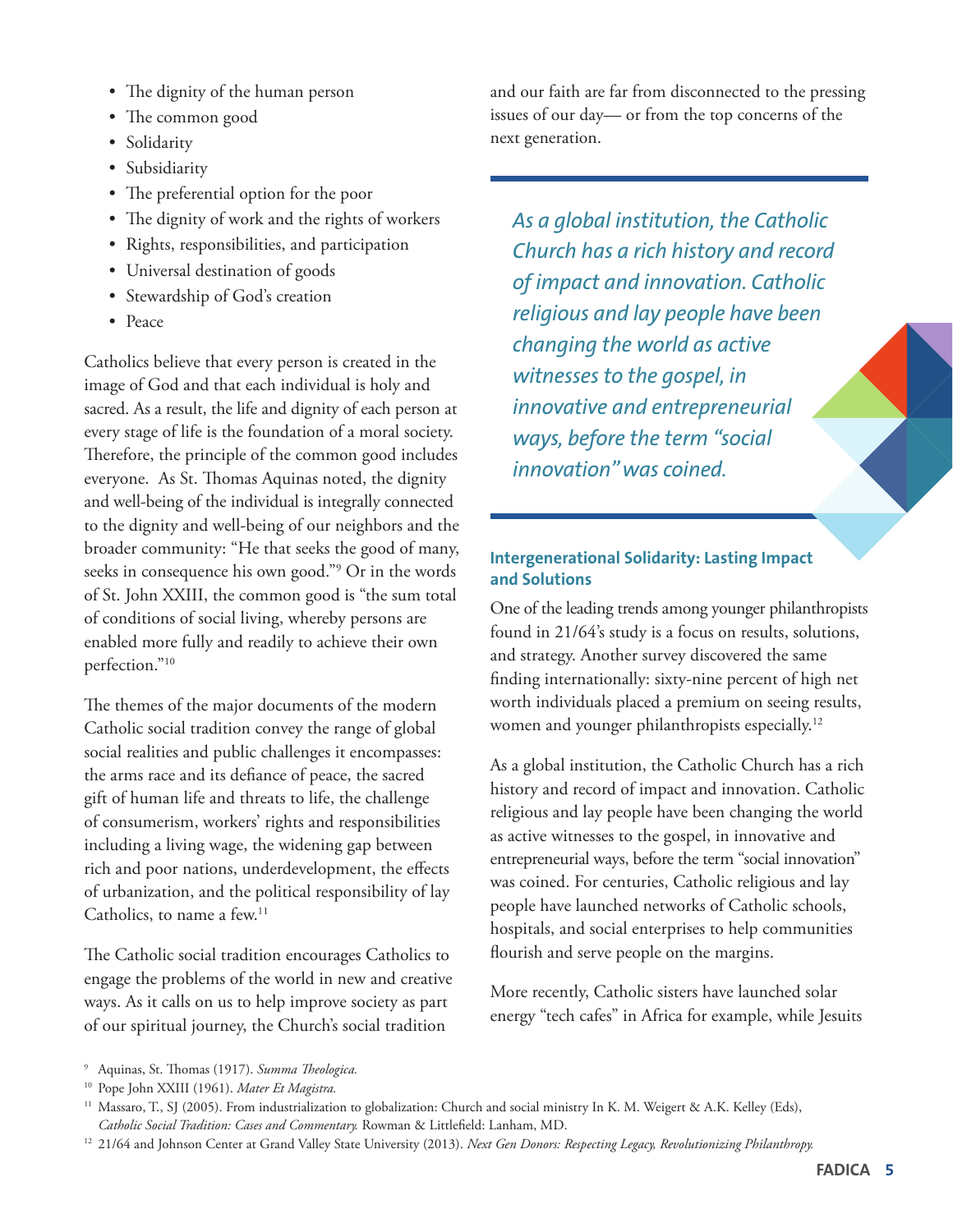are taking their education network digital to reach refugees around the world in one of the worst humanitarian crises since World War II. Religious and lay Catholics have identified unaddressed needs or injustices, developed sustainable responses, and creatively disrupted the conditions that led to the problem in the first place.

A snapshot of the Catholic organizational footprint in the United States alone shows both the impact and potential to donors interested in human flourishing and development. Speaking to FADICA members in 2016, Dr. Susan Raymond of Changing Our World summed up that footprint. She noted that 630 Catholic hospitals manage twenty million emergency room visits per year, especially in rural and marginalized communities, and that Catholic Charities agencies serve almost ten million people per year. Internationally, Catholic Relief Services and the Caritas Internationalis network are among the largest and most effective relief and development networks in the world.<sup>13</sup>

Younger generations of donors also cite a greater interest in causes and issue-based giving,<sup>14</sup> and recent research indicates their trust in and opinion of institutions has grown more negative in the past five years.<sup>15</sup>

*Younger generations of donors cite a greater interest in causes and issue-based giving, and recent research indicates their trust in and opinion of institutions has grown more negative in the past five years.* In this context, Pope Francis' visible uniting of causes and institution is compelling. He has engaged the Church's brick-and-mortar institutions in his focus on human trafficking and homelessness, showing the value of institutions in responding to the refugee crisis or in protecting the environment. And he does so in a way that taps into the personal spirituality that sustains the individuals serving and those being served in these institutions—by highlighting the sacred nature of their work.

When Pope Francis visited the Greek island of Lesbos and brought home with him several Syrian refugee families, he modeled the power of institutions to facilitate real change.

The Catholic Church's rich social tradition, strong fabric of institutions, and ample opportunities to change the world are not the only attractions of a uniquely Catholic philanthropic approach for young people today. One of the most compelling is the personal transformation that can happen through human encounter, by accompanying people on the margins.

This pastoral approach of accompaniment has a rich theological and pedagogical foundation in the Church, and again can connect to young donors' prioritization of authentic relationships and encounter. In school, students who undergo such experiences are called experiential learners. For the donors of the future, we might refer to them as the "experiential donors."

The good news is that the Church's teachings and institutions offer strong frameworks and a wealth of theological underpinnings to make this a meaningful and transformative experience.

FADICA has experienced this transformative power in its own program for young philanthropists. FADICA's Philanthropy Leadership Intern Program (described on

<sup>13</sup> Changing Our World & Campden Research in London and PNB Paribas. In Helping Goodness Spread: FADICA's National Symposium Proceedings.

<sup>14</sup> 21/64 and Johnson Center for Philanthropy (2013). *Next Gen Donors: Respecting Legacy, Revolutionizing Philanthropy.* Retrieved from: nextgendonors.org.

<sup>15</sup> Fingerhut, H. (2016). Millennials' views of news media, religious organizations grow more negative. *Pew Research Center*. Retrieved from: pewresearch.org.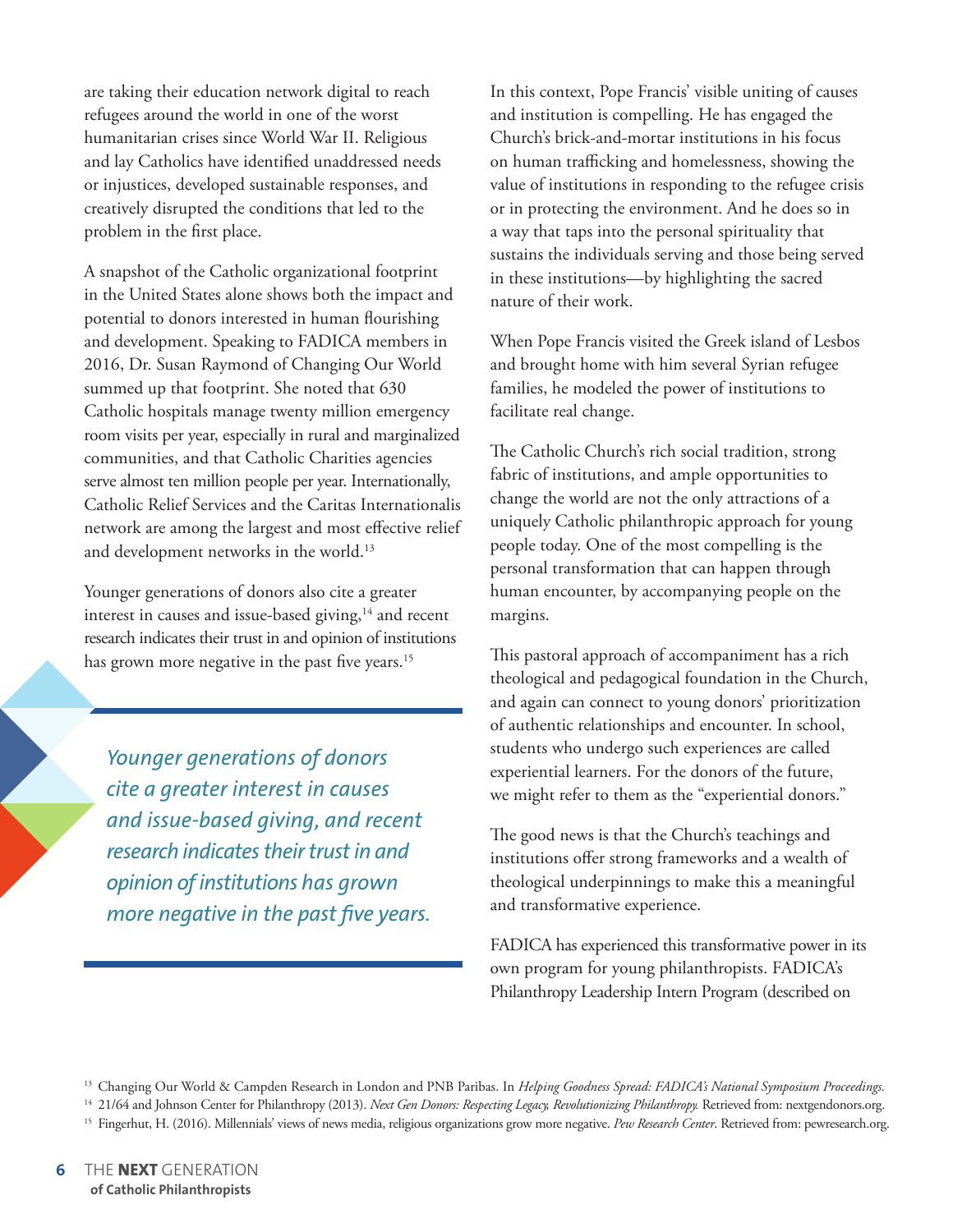*This pastoral approach of accompaniment has a rich theological and pedagogical foundation in the Church, and can connect to young donors' prioritization of authentic relationships and encounter. In school, students who undergo such experiences are called experiential learners. For the donors of the future, we might refer to them as the "experiential donors."*

page 26) has shed light on the sometimes hidden but transformational power of Catholic tradition and practice.

As one intern put it, "My internship offered many occasions to speak with and learn from experts in philanthropy, including FADICA members. I felt constantly inspired when these chances arose, particularly during the research phase of the [Ebola Crisis and Response] white paper project, when I spoke with numerous courageous Catholics working to protect some of the world's most vulnerable people."

Catholic philanthropy is a crucial link in advancing the Church's mission and programs. It also provides an exciting pathway for the next generation of Catholic philanthropic leaders to connect to their faith tradition, its spiritual resources, and to their own identified philanthropic values. It creates opportunities to explore and build on those values over a lifetime, and to connect to a community of people putting those shared values into action throughout the world as part of a global community: the Catholic Church. By sharing Catholic values in ways that are explicit and tangible, we can create a relevant and meaningful connection for the next generation of Catholic philanthropic leaders to a life-giving and world-opening Catholic spirituality of giving.

Once we start to think about the kind of world we are leaving to future generations, we look at things differently; we realize that the world is a gift which we have freely received and must share with others.… Intergenerational solidarity is not optional, but rather a basic question of justice, since the world we have received also belongs to those who will follow us.  $\sqrt{ }$ 

- Pope Francis, *Laudato Si*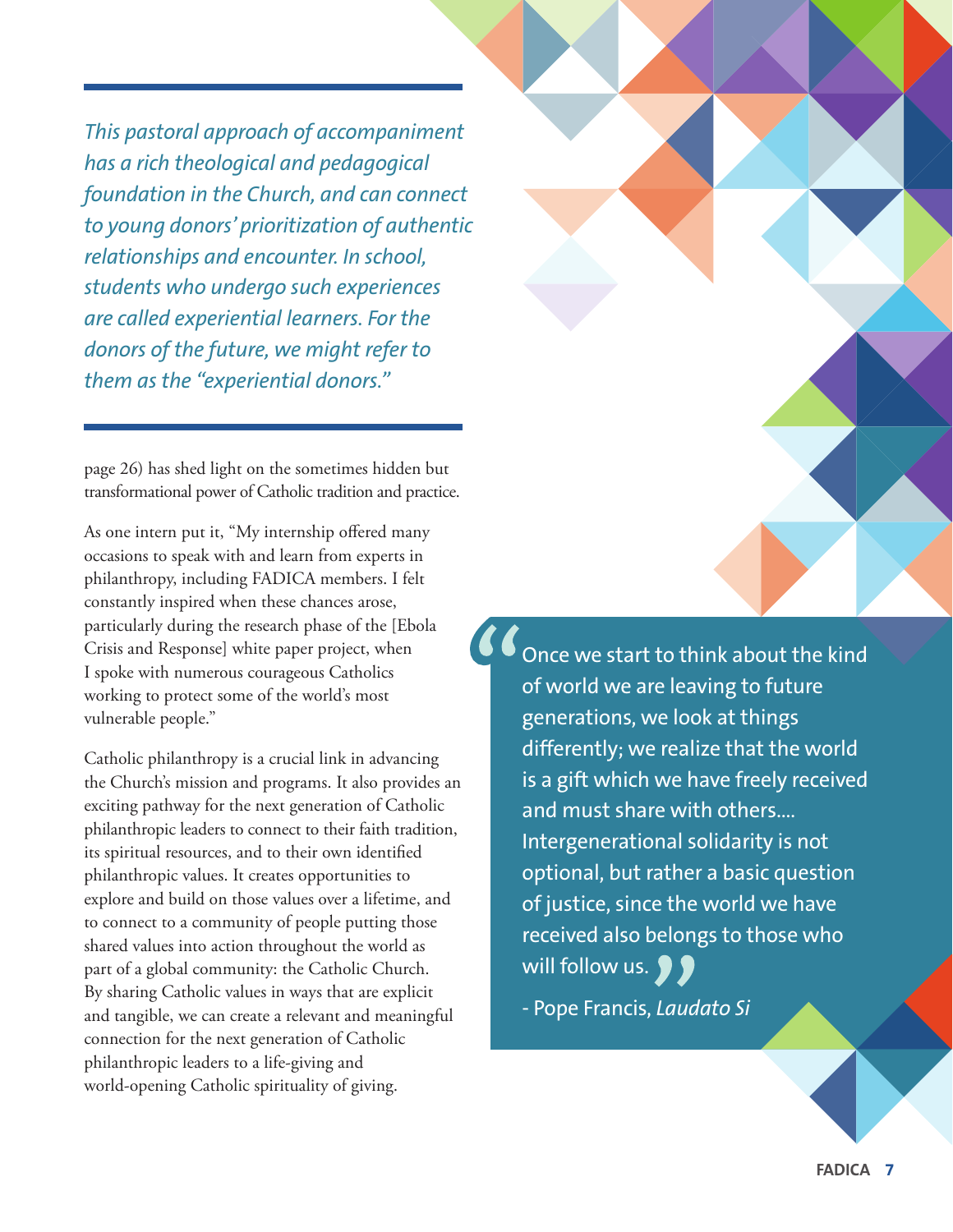#### **TOP TEN THEMES**



## **Effective Next Generation Engagement in Catholic Philanthropy**

Ten key themes emerged from a survey of the general body of research on next generation engagement, the experiences of subject matter experts, and interviews with FADICA members. Drawing also on lessons from family business succession, family philanthropy, and psychology, we present these insights and highlight how various FADICA members have been approaching cultivation of the next generation in their philanthropy. These themes incorporate the unique aspects of engaging the next generation in Catholic philanthropy in particular, as reflected in the attention to Catholic values and tradition as well as in Catholic philanthropic vignettes and shared experiences. This summary is followed by more extended reflections on each lesson learned. It is important to note that this list, like much of generational engagement, is a work in progress. It is also not organized in any particular priority order.



#### **Formation over time, not a one-time workshop**

You cannot learn philanthropic leadership in one workshop. Those who are finding success in training and education think of it as "formation," with eighteen-month to two-year programs with curricula, hands-on experiences, and opportunities for peer-to-peer learning.

## **2**

#### **Mentoring from trusted adults can be transformative**

Often admired adults can help young adults develop skills, uncover their passion, and engage more fully. In family philanthropy, guidance and personal mentoring from aunts and uncles, older cousins, or other trusted adults can be very powerful—their voices, even when saying the same thing, may be heard differently than a parent's.



#### **The earlier the better**

Philanthropic families have found that cultivating generosity is most effective when it is a lifelong lesson. The opportunity to develop philanthropic leadership begins as soon as children are learning to share, and continues through the psychological development of teens and young adults. Inspiring youth and young adults leads to longer term engagement with philanthropy and the Church.



#### **Hands-on experiences are critical learning methods for millennials and young people**

Site visits, guest speakers, or mission trips to engage with grantees can make philanthropy and Catholic values come alive for younger generations. Hands-on experiences are invaluable opportunities to expose young people to the breadth and work of the Catholic Church, values in action, and principles of effective philanthropy.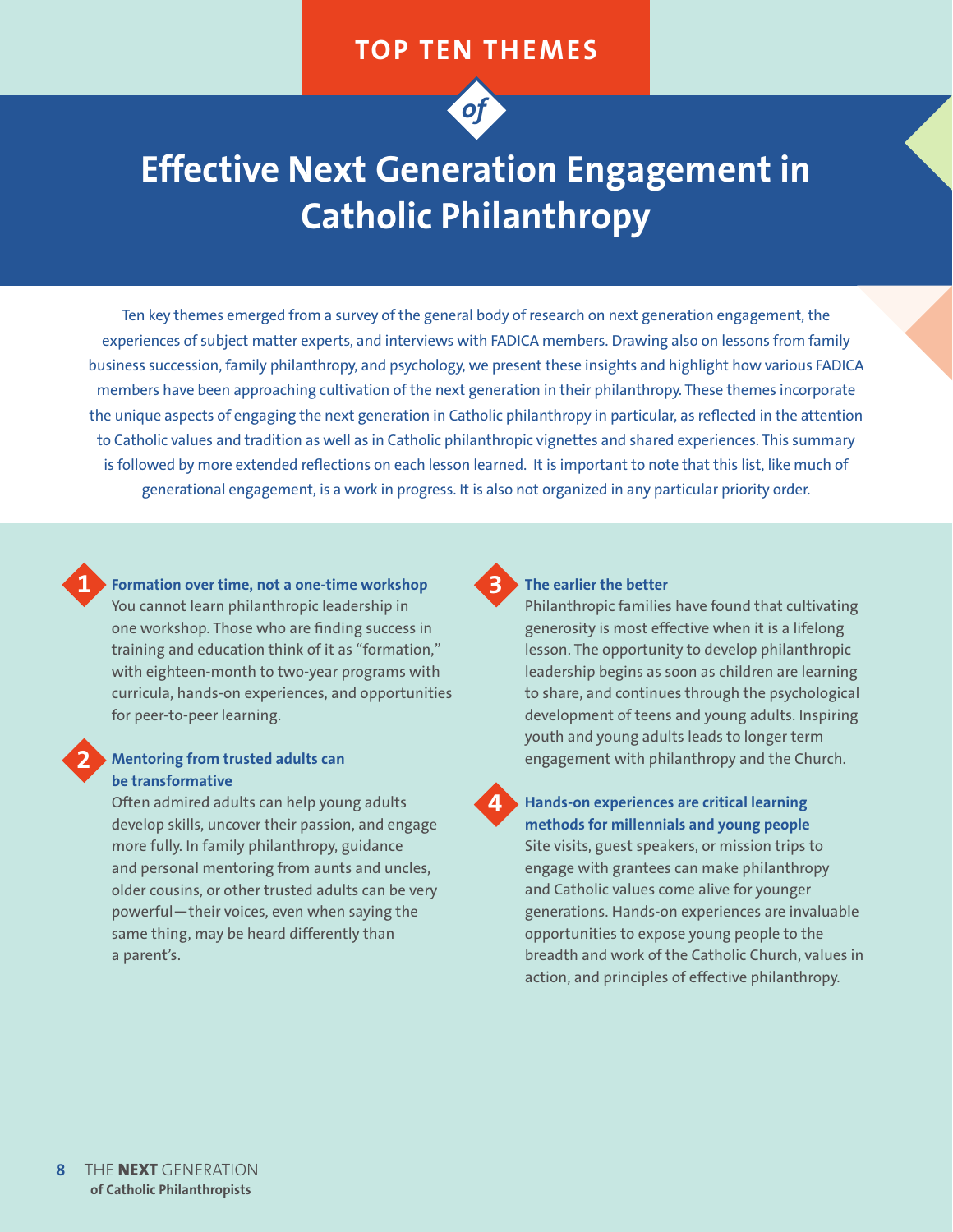

#### **Next gen engagement can inspire current leadership**

Cross-generational interaction strengthens current leaders and helps to put focus on the foundation's mission. It may prevent internal conflict to focus on the next generation. Focusing on the rising generations—and less on individual positions broadens the vision of the future.

#### **Nonfamily board members can help strengthen family philanthropy**

Engaging outside experts and trusted leaders in board service can enhance the discourse and commitment among family members.

#### **Affinity and working groups offer great opportunities for learning and growing**

**7**

**6**

**5**

Many young people can be inspired and engaged through affinity groups and networking opportunities, whether or not they are actively or formally involved in the family foundation.

### **8**

#### **Peers are powerful**

Younger staff and peers at foundations, within Church organizations, and in nonprofits can provide opportunities for joint learning and friendship that will last for years to come.



**10**

#### **Realistic expectations are key**

Schedules and time commitments must be accessible for young people who might be starting careers, families, or are still in school. Evenings and weekends are often more accessible to young people. A long-term view is important for understanding the subtle impact of change in families over decades.

#### **Real authority is irreplaceable**

Hands-on experiences through which young people have real authority and decision making over clearly defined matters is critical and among the most important lessons in next generation engagement. Authentic authority is a key way, and possibly the essential way, that people develop the skills of leadership. A specific project, a separate next generation grantmaking fund, board positions, and matching or discretionary grants (even if small) have provided meaningful experiences of giving and strengthen younger generations' interest and commitment.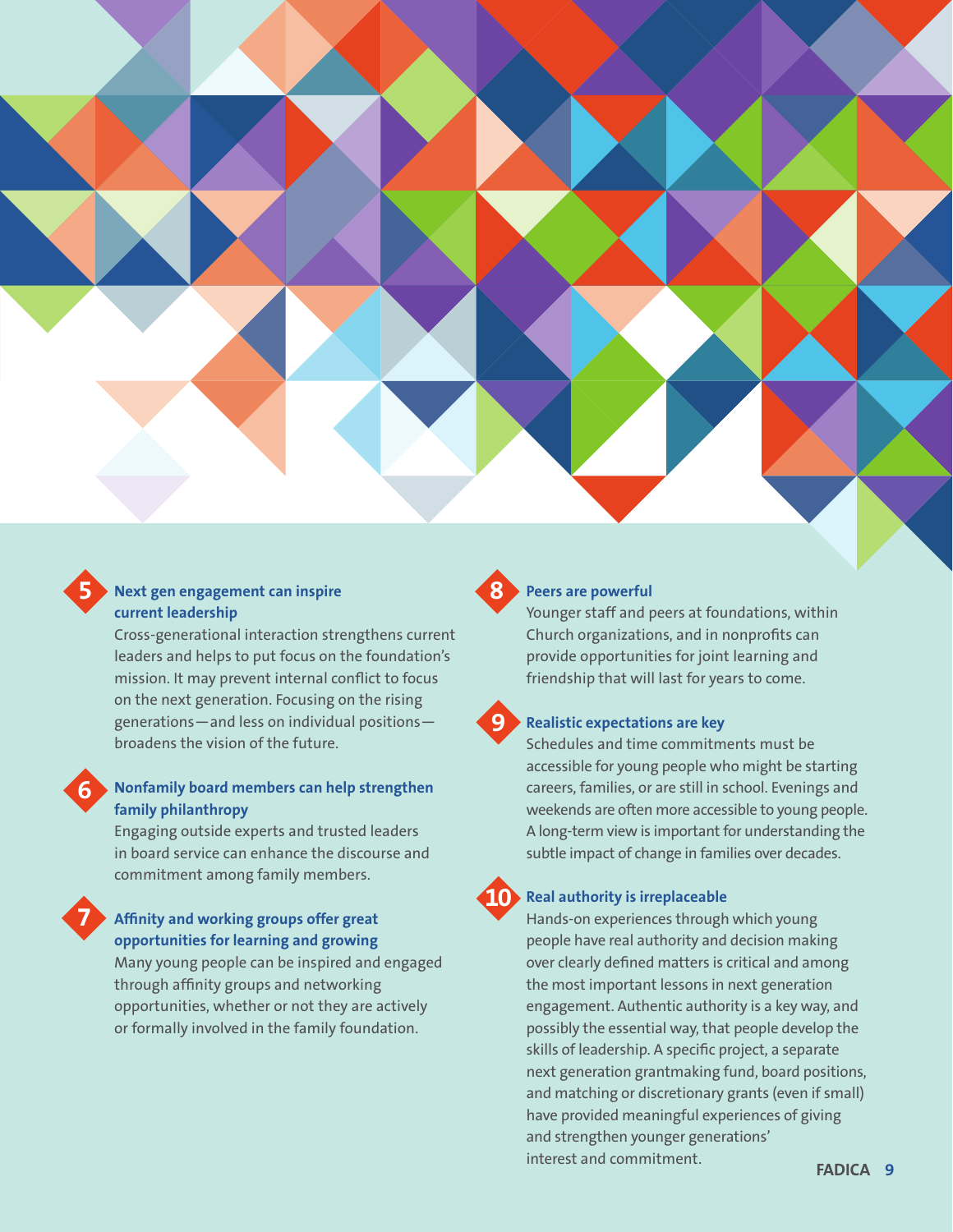**1**

# **Formation over Time**

Many of the most effective foundations<br>
recognize that **becoming a philanthropic**<br>
something that can be learned in a one-time workshop or recognize that **becoming a philanthropic leader takes time**. Smart philanthropy is not by reading a book. Like spiritual formation, it requires a thoughtful process over time that includes different kinds of intellectual learning, practical applications, and reflection on development with supportive role models and more experienced leaders.

Foundations that are intentionally engaged and successful at involving younger generations approach training and education as a "formation" process, with eighteen-month to two-year programs that can include curricula, hands-on experiences, and opportunities for peer-to-peer learning.

The process of understanding and synthesizing family values and culture, legal, financial, and public accountability requirements, Catholic values and social teaching, and best practices in philanthropy can easily overwhelm anyone. Competence, not to mention excellence, involves intellectual understanding, emotional and spiritual maturity, and sound judgement that require learning, patience, and most importantly practice.

Expecting people to learn how to be effective in too short a time period can create any number of unforeseen consequences. For example, the likelihood that grantmaking will not be at its highest level or that potentially serious mistakes will be made, is almost guaranteed if a leadership transition happens suddenly. In cases where board members are unprepared for board roles or leadership, there can be significant costs to the individuals and overall family harmony. Preparing the board, future board members, and future leaders over time is a critical way to advance your mission and to invest in future excellence and impact.

#### **Passing on Values**

One type of preparation includes explicitly passing on values. Just as values are learned and developed over a lifetime, so to the transmission of values takes time. Any effective approach to passing on values requires a

### Anonymous **TAKING THE LONG VIEW**

A leading Catholic foundation and FADICA member shared its struggle to prepare next generation leaders for potential board service within the constraints of a highly focused grantmaking program. With a desire that every dollar possible be directed to impact impoverished communities, the foundation has been hesitant to allocate money for trustee education and related expenditures for non-trustees. Driven by a culture of simplicity, humility, and a cost-efficient ethos, the foundation has instead taken a long view of cultivating the leadership capacity of younger family members by encouraging them to volunteer, participate in internships, and become involved with nonprofits and organizations

with which the foundation has deep relationships. This approach has helped the next generation learn more about the issues and realities of the nonprofit sector, and develop an appreciation for the complexity of extreme poverty and geopolitical issues.

While next generation members are volunteering and engaging with nonprofits, they are also encouraged to prioritize development of their own professional careers. With over thirty people in the family's third generation and with varying wealth levels among the family branches, this foundation's approach highlights the importance of helping young people develop an appreciation for the value of a dollar. In turn, this helps future board members to understand how far each dollar can go in impacting impoverished communities, especially internationally.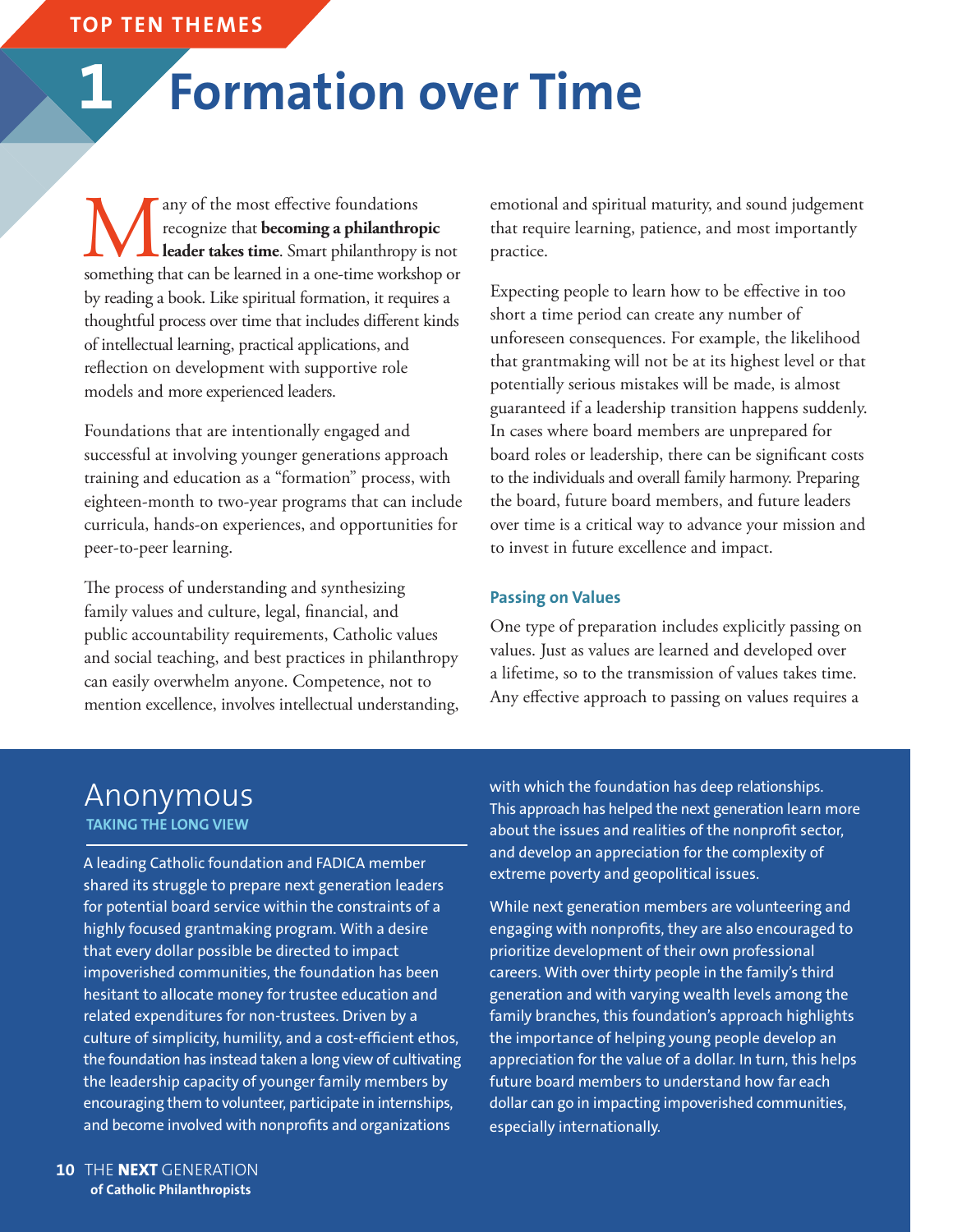multipronged approach, starting with a parent's own example, and with consistency over many years.

Young people must also understand why their elders have made the choices they have made, process the choices they could make, and develop an understanding of how these values impact their lives. It is unlikely that their school (even Catholic schools) or religious education programs will fully convey the values most important to a family's philanthropy. To ensure that the next generation will carry on a philanthropic legacy, it is essential to engage with the younger generation about the family's core values and how they drive a family's philanthropy.

Supporting shared experiences for teenagers and young adults over time can shape dynamic leaders who are prepared for significant responsibility in their twenties and thirties. Whether through a formal program or informal approach, these efforts are inspired by the understanding that formation over time is critical to developing next generation leadership.

#### **VALUES ACROSS DIFFERENT GENERATIONS**

Older generations can struggle with passing on Catholic values and principles to younger generations who sometimes feel alienated or out of step with the Church. Such differences are not unique to your family or foundation. In these cases, three things may be helpful to consider:

- If you are feeling particularly sensitive about a difference of opinion, it may be that you are closer in values than you imagined. It may actually be easier to understand someone with very different values. Greater conflict may arise between people who share highly similar values but prioritize them differently.
- It may be helpful to better understand differences by framing them generationally. For example, family members from the WWII generation, also known as the Greatest Generation, value loyalty and obedience. Millennials and younger generations may resist dogma and want to challenge, question, and adapt the rules.
- Learning together with younger family members about the Church's diverse and global ministries, and the rich Catholic social tradition—a unique resource among faith traditions—can engage young people where they are. Research indicates that young people are more compelled by causes than institutions. The Church's campaigns to end global poverty, hunger, and human trafficking are vital causes being addressed through Church institutions.



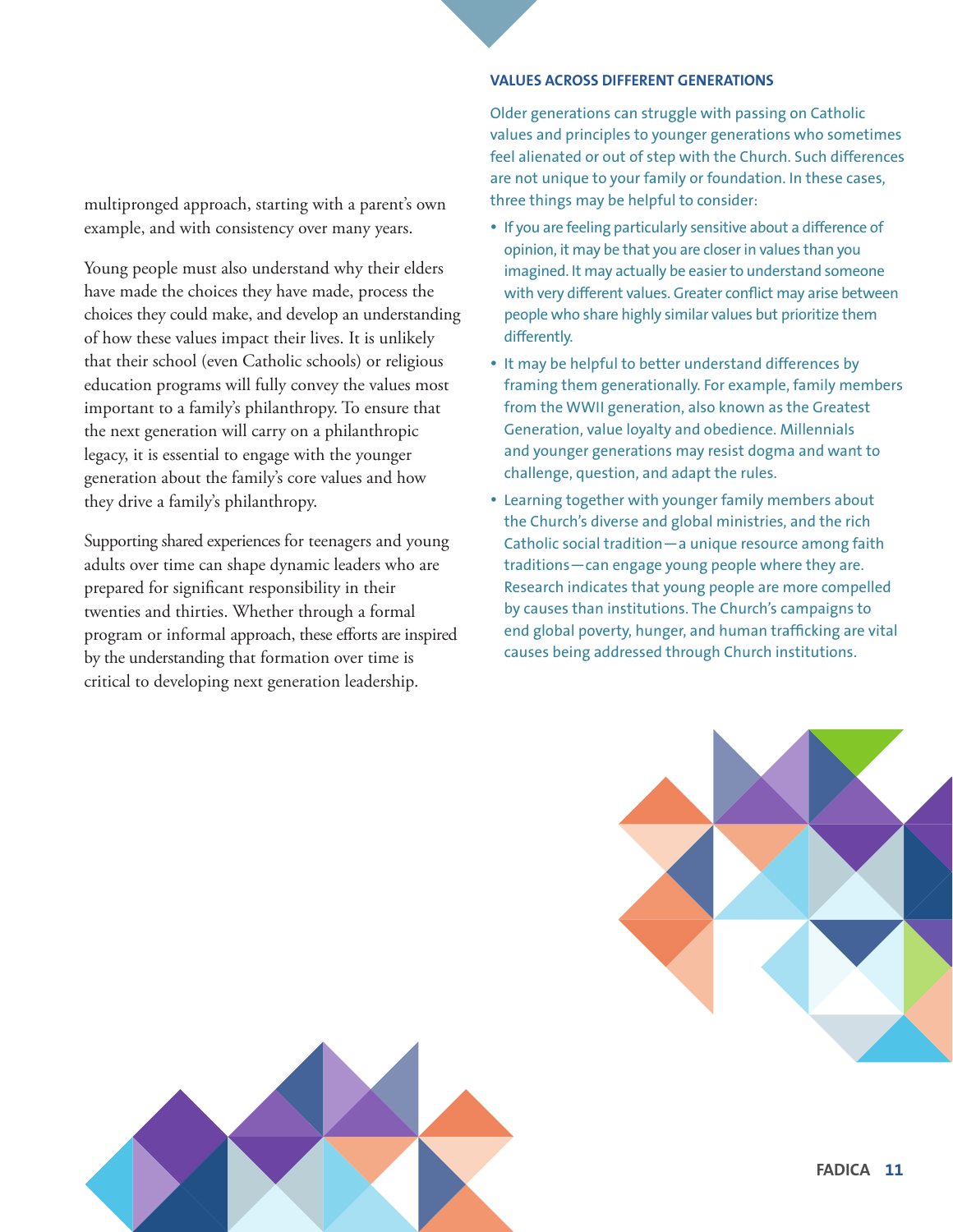## Sisters of Charity Foundation of Cleveland

**SUSTAINING MISSION AND VALUES IN THE FACE OF CHANGE**

Some of the most thoughtful next generation engagement occurs in foundations established by religious communities. **Sisters of Charity Foundation of Cleveland** carries forward the mission of the Saint Ann Foundation, which was created more than forty years ago as the nation's first health care conversion foundation, and first grantmaking foundation established by Catholic sisters.

Today, the Foundation offers many lessons for effective intergenerational engagement that are relevant beyond religious communities. Due to demographic shifts and other macro-economic factors, the sisters have had to think deeply about how to sustain their mission and values in the face of change. With aging and fewer sisters to carry forward the work, they have been leaders in fostering vibrant lay collaboration.

While collaboration, like any deep value, can sound easy in the abstract, it is incredibly difficult. One of the great gifts the sisters' experience offers is the importance of identifying the essence of their spirituality and mission, and communicating it to others. In order to engage lay people as full partners in fulfilling their mission, they have had to communicate and pass on their values and charism—in addition to living them. Risk-taking, selflessness, faith, and perseverance are among the values and qualities that have enabled the sisters to offer decades of life-giving ministry. The process of teaching lay leaders, especially through storytelling, has been critical to the Foundation's success in upholding and sustaining its mission and Catholic identity. The sisters have worked thoughtfully and diligently to instill in lay partners what makes the Foundation and their approach to grantmaking unique with a discipline from which all philanthropists can learn.



**12** THE **NEXT** GENERATION **of Catholic Philanthropists**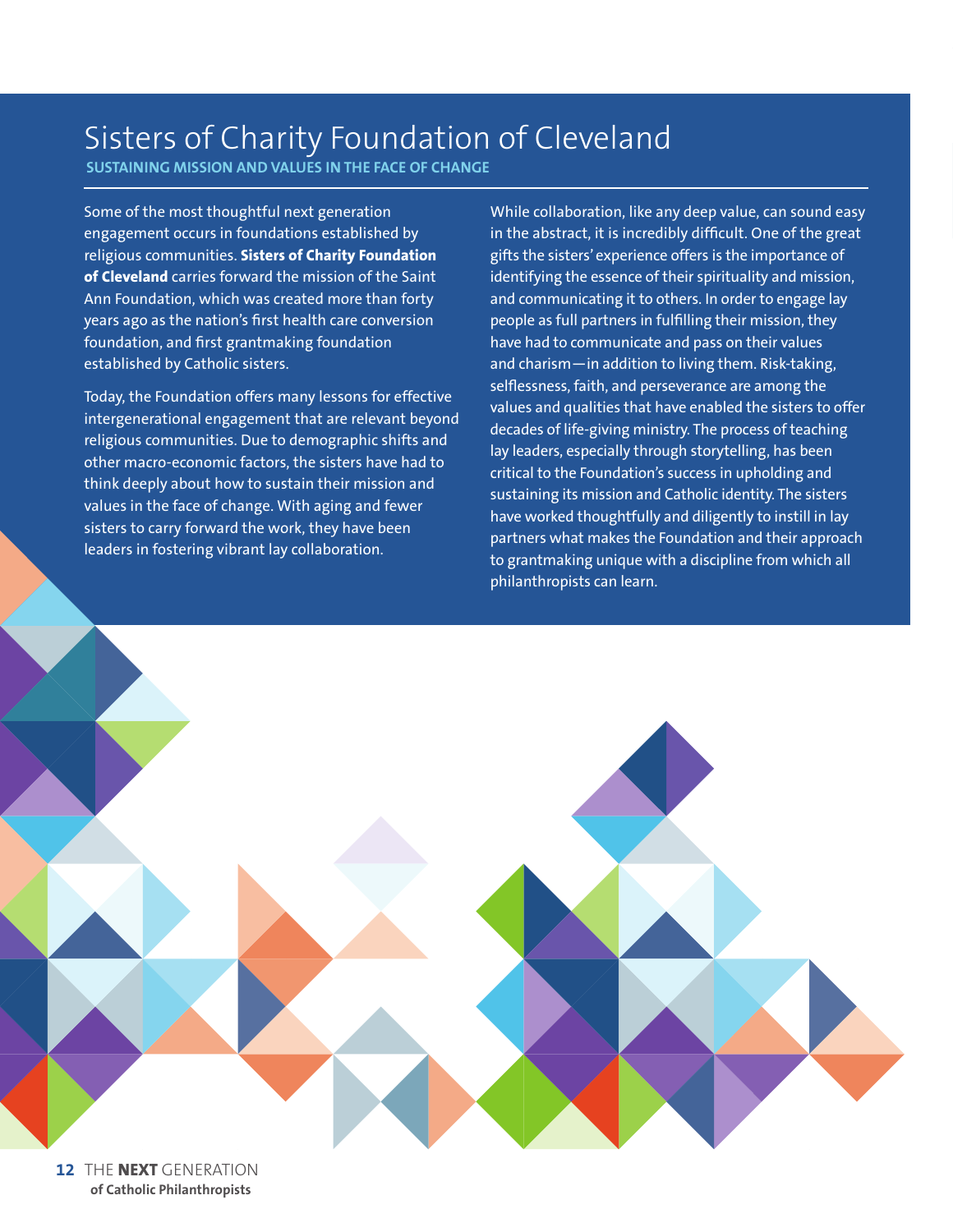

While parents and grandparents are critical<br>to the formation of young people,<br>**be invaluable**, especially during teen and young adult to the formation of young people, **mentoring by other trusted adults can**  years. Trusted adults can serve as transformative mentors especially during "differentiation," the period of time in which teens or young adults test the limits of their own individuality and embrace some degree of distinctiveness from their nuclear family. Parents can provide safe and controlled ways for children to reflect on their values during this period of growth. This important parental milestone involves some "letting go" so that children can more fully appreciate parents as they become adults themselves.

Aunts, uncles, and older cousins can be natural mentors who also share history and deep love for the young person. These mentors can often say the same thing that a parent or grandparent might say, but the young person may hear it differently. Supporting strong relationships with siblings and cousins can make it more likely a young person will connect with a mentor among the extended family.

The thoughtful choice of nonfamily board members can also offer important opportunities for connecting to mentors with issue-area expertise, national, or international stature, and perspectives that few young people are exposed to at young ages. (For more on this, see Nonfamily Board Members on page 21).

Cultivating relationships with teachers, pastors, religious sisters, nonprofit leaders, artists, or other trusted adults, and being intentional about including them in family gatherings over the years, can again offer greater opportunities for a young person to choose among the trusted leaders you have exposed them to over time.

Providing or encouraging opportunities for children or grandchildren to come to know leaders and advocates, both within and outside the Church, on such critical issues of our time as education, poverty, and human trafficking can also enhance their worldview and their capacity to excel in school, work, and life.

Helene O'Neil Shere, who leads the W. O'Neil Foundation, values mentoring and takes connecting young people to leaders seriously. Taking a very active interest in young individuals' pathways within philanthropy, Helene helps up-and-coming leaders find internships, connect with experts, and engage with experienced professionals. The Raskob Foundation has formalized a mentoring program through which young people choose a mentor during their first three years of apprentice membership.

There are practical ways to ensure that mentors for children are safe and respect healthy physical, psychological, and emotional boundaries. Many dioceses have developed resources for this, given the sex abuse crisis in the Church. In addition, the best practice website mentoring.org is an excellent resource (see the Resources on page 32 for more resources on child protection).

Connecting young leaders within your sphere of influence with mentors—or being one yourself and encouraging young people to cultivate these relationships, can create a meaningful and lasting impact on their lives and careers.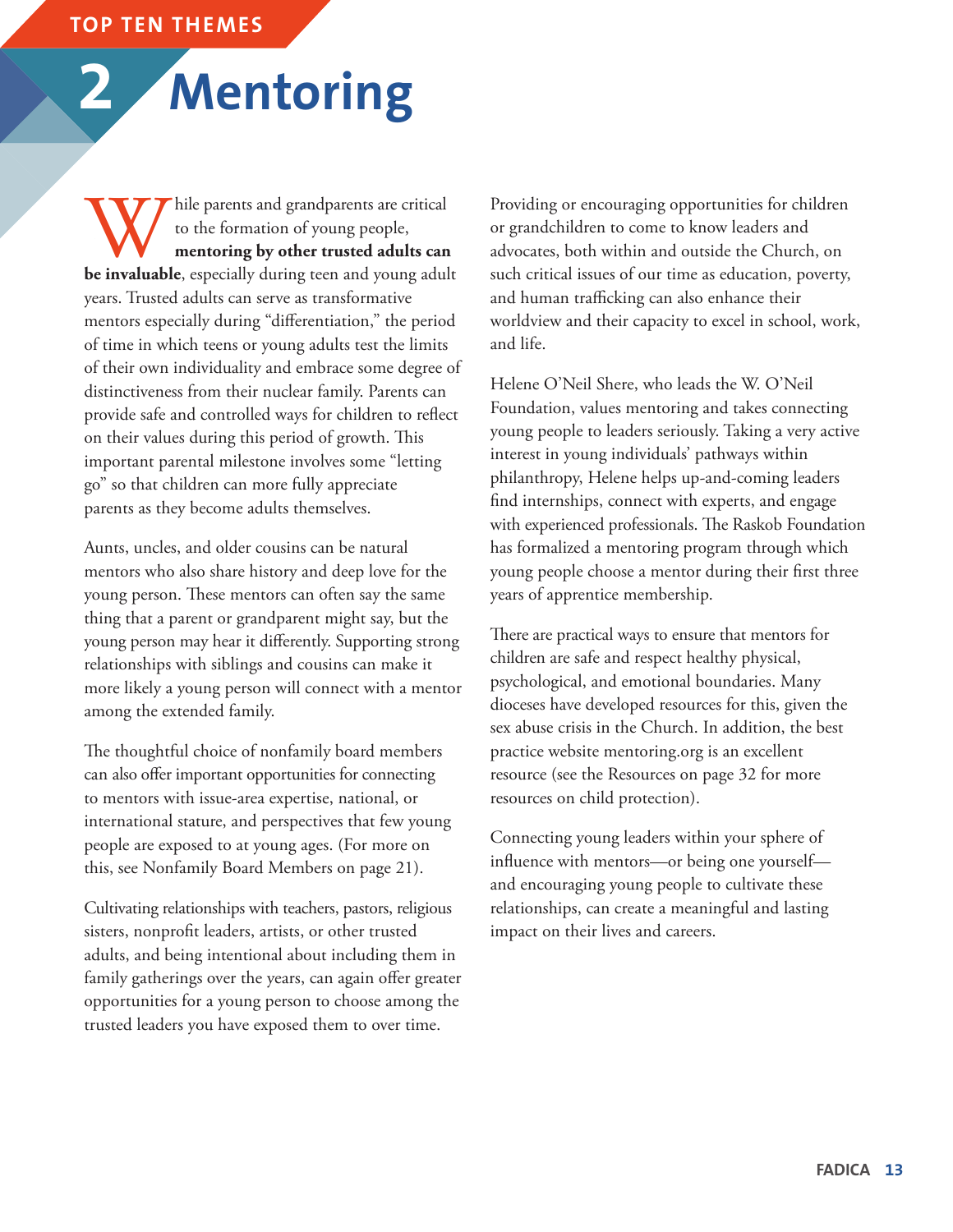### Mary J. Donnelly Foundation

**MENTORS ACROSS EXTENDED FAMILY**

Elizabeth Anne Donnelly, Trustee of **Mary J. Donnelly Foundation**, provides an example of how profound an influence extended family can have on young people. She expresses a deep gratitude for the love and understated mentorship of her beloved aunt and godmother, the late Ruth Donnelly Egler. Growing up in a very close family with her aunt's family only ten blocks away, Donnelly was influenced by Aunt Ruth's example of balancing care of her eleven children with energetic community engagement, clearly animated and nourished by her Catholic faith.

"Growing up observing my parents and Aunt Ruth, it was just natural that of course you would be contributing your time and gifts to your schools, church, and other organizations." At the same time, one family member faced a prolonged serious illness. As Betty Anne says about her extended family, "We don't sweat the small stuff. We definitely have a culture of low-key getting things done with humor and support for each other."

Her aunt's mentorship has had a lasting impact on Betty Anne, who along with other Foundation Trustees is helping to chart new initiatives at the Foundation while continuing to honor the first and second generation Trustees' particular passions and way of proceeding together. The Trustees recently revised the Foundation's mission statement to include working to advance the role of women in the Catholic Church. They also wrote and distributed a history of the Foundation so that younger family members might have a better sense of the quiet generosity of those who have gone before, and encourage the former to think about ways the Foundation might address twenty-first century challenges. The Trustees actively encourage younger family members to submit grant requests.

With a family diverse in degrees of Church engagement and political perspectives, the Trustees seek to honor their family values and culture in a way that undoubtedly would make Aunt Ruth very proud.

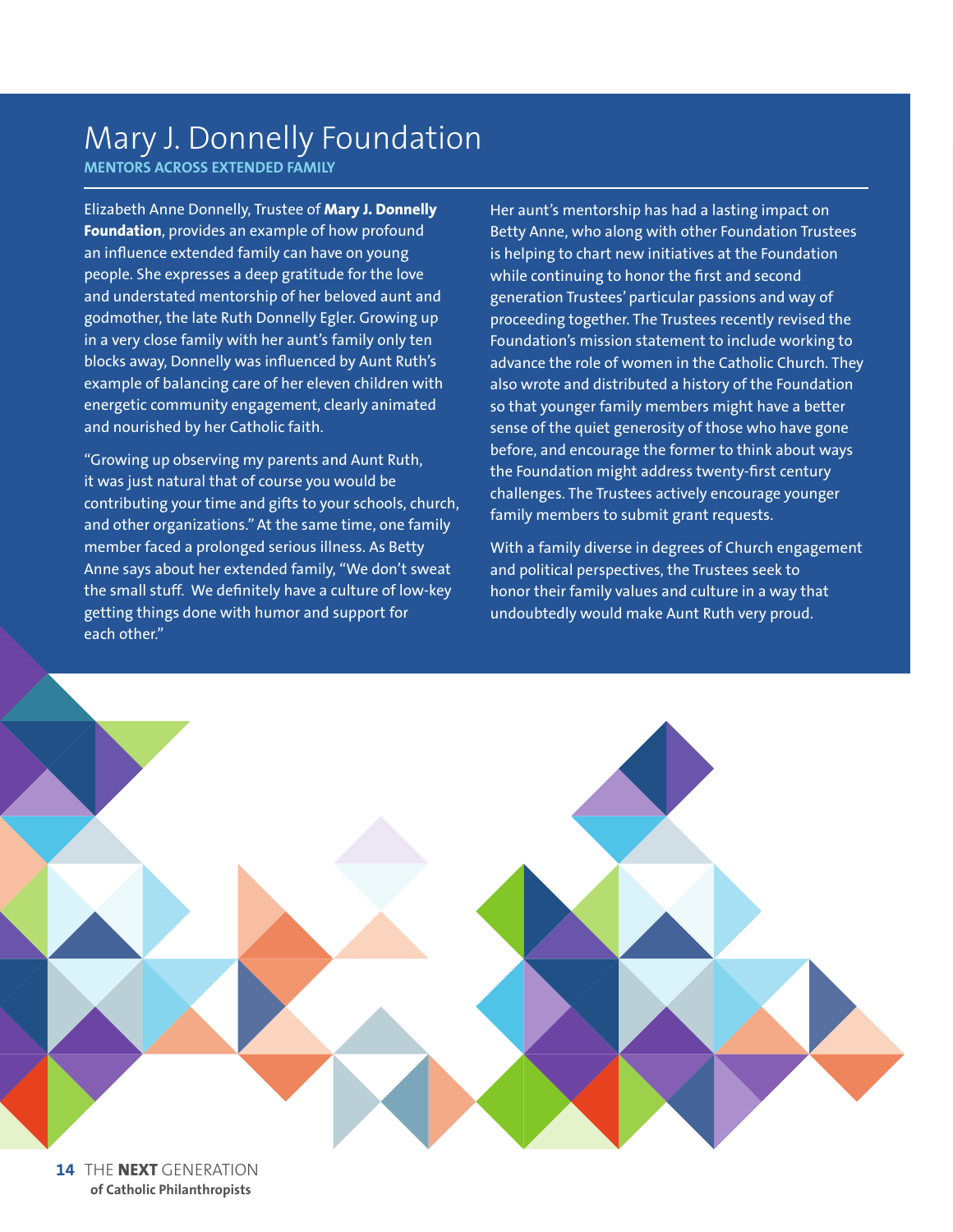**3**

# **The Earlier the Better**

E**ngaging and inspiring the next generation at an early age can make it easier** to pass on values, A and to cultivate leadership and generosity. As noted earlier, formation takes time. It can begin as soon as children are learning to share, and the opportunity to engage continues through the psychological development of teens and young adults.

Many of our interviewees and experts believe that inspiring youth and young adults early also leads to longer-term engagement with philanthropy and the Church. Kerry Robinson of the Raskob Foundation for Catholic Activities recalls the blessings of growing up surrounded by extraordinary leaders in faith and nonprofit leadership. Participating in site visits and attending Board meetings and conferences as a young person infused and shaped her worldview with a love of these kind, generous, and faith-filled leaders. She says, "If you're able to inspire the young adult psyche, they are so much more likely to stick with philanthropy and the Church."

Structured engagement before college is a promising time to connect to youthful idealism. During college years and the first few years of professional work, finding the time given scheduling demands can be a challenge. However, if you are able to spark or connect with the passions of young adults in that time period, their schedules are likely to be no more difficult than the current board's schedules (see more in Realistic Expectations on page 27).

Determining the best way to involve your family is a personal choice and depends upon many factors. At whatever age you begin, there are many resources to explore regarding age appropriate engagement. The Resources section offers relevant publications for exploring these strategies in greater detail.

#### **Individual-Driven and Matching Grant Programs**

The foundations profiled in this publication also offer examples of unique and successful strategies that stimulate the philanthropic spirit among younger generations. The Doty Family Foundation and the Conrad N. Hilton

### Doty Family Foundation

**ENCOURAGING INVOLVEMENT AT A YOUNG AGE**

The **Doty Family Foundation** was created by Marie J. and George E. Doty to support charitable organizations and to encourage the generosity of the family's five children. Now well into the third generation, the Foundation has clearly achieved its founders' goals, with more than twenty active family members giving to over 100 charities in 2015.

A key factor in this success has been the Foundation's triple match model. The Foundation provides a triple match to family members' contributions of \$50 and above (for example, a \$250 contribution becomes \$1,000), as long as the donation is made to a 501(c) (3) nonprofit organization and does not conflict with Catholic Church teachings. As a result, as family

members graduate from high school and college, many have begun participating in the family's philanthropy, with those in their twenties and thirties becoming increasingly active.

George Doty encouraged his children to become involved in the charities and organizations they support. Today, the family continues to encourage involvement, through board service or volunteerism, and younger generations usually start with their alma maters, their churches, and the schools their children attend. Several members of the family have become leaders in their communities and in groups like FADICA.

The Foundation operates on minimal organizational structure while the family carries on an unspoken culture of humility, simplicity and core family values that would make the founders proud.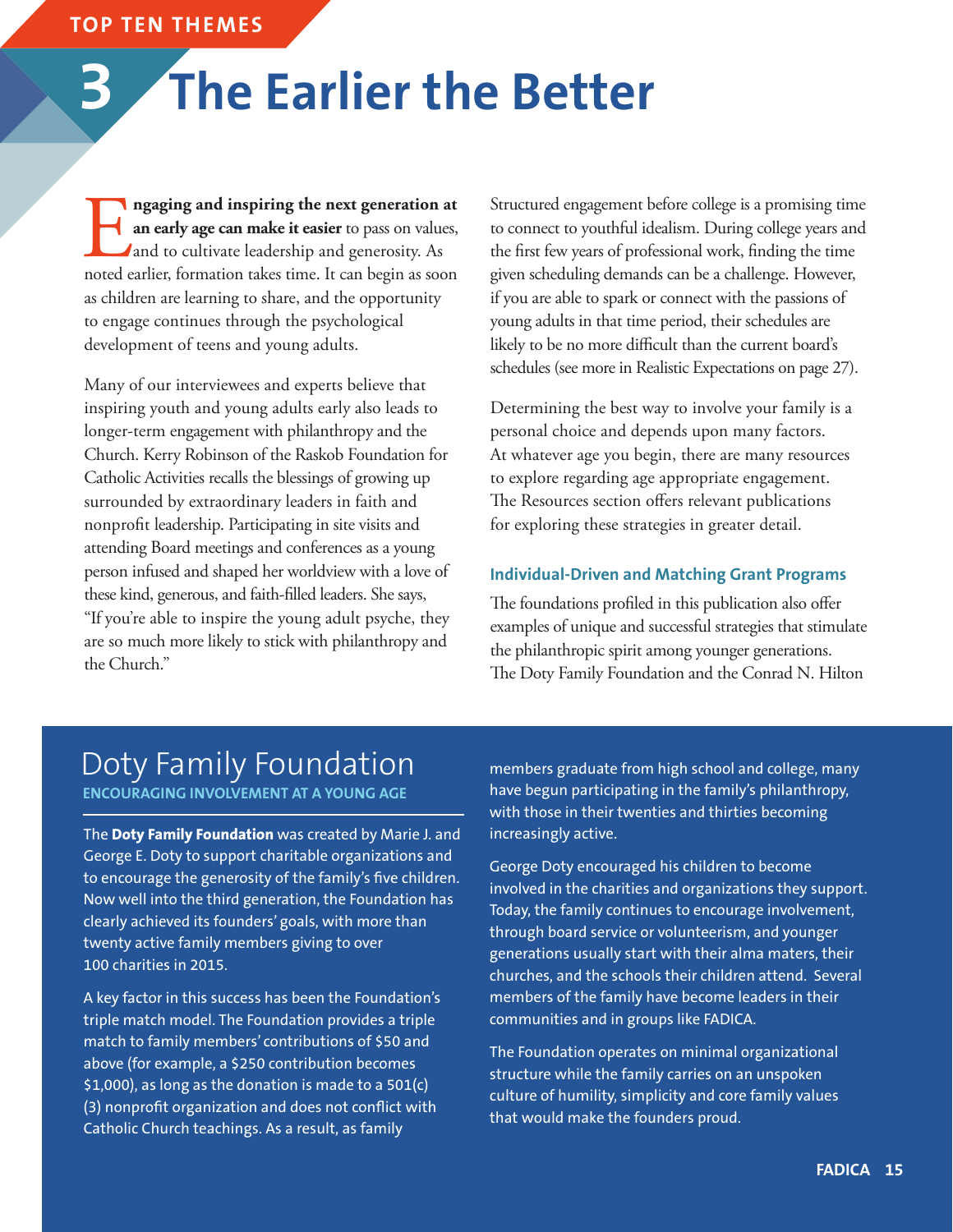### Helpful Tips for Matching Grant Programs

*Legal and fiduciary issues:* The board is the legally responsible entity and any grants recommended or proposed by non-board members must be approved and vetted by the board. Non-board family members should not be seen as receiving a "benefit" from their relationship to the foundation.

*Strategic impact:* Individually driven grants may limit the potential of the foundation's larger mission and overall strategic impact. If the majority of grantmaking is driven by individual priorities rather than a shared mission, participants' experience may also be less rewarding. Several strategies can be utilized to limit these risks:

- Develop a shared mission that the board fully supports.
- Limit individually directed grants to a smaller percentage of the overall grantmaking portfolio.
- Allow for individual recommendations consistent with the foundation's mission, and/or create small group grantmaking opportunities, such as allocating funds for a junior board to direct as a collective group.
- Encourage individual family members to research, learn, and perform due diligence on prospective grantees as part of the foundation's general grantmaking.

In addition to these strategies, developing the capacity of prospective board members to make collective philanthropic decisions also contributes to healthy succession and board development over time.

#### **EARLY IMMERSION IN CATHOLIC PHILANTHROPY**

#### **KERRY ROBINSON**

**Kerry Robinson,** founding executive director and global ambassador of Leadership Roundtable, says that her leadership and service today were shaped by the earliest memories of being immersed in the world of philanthropy and the global Church. She recalls being "dazzled by the faith and example of moral heroes and heroines" as she came to know Catholic leaders while traveling with her father to Board meetings, site visits, FADICA meetings, and other conferences. "These inspiring leaders—ordained, religious, and lay—were often witness to the worst that humankind can do to one other, but they evinced a palpable sense of joy … their ministry was full of purpose."

An author and frequent speaker on faith, development, and philanthropy, Kerry has held numerous board and leadership roles in Catholic nonprofits. She also credits friendships that were developed twenty years ago with other young women in their twenties at FADICA meetings. These relationships planted seeds that continue to come to fruition, particularly in her work regarding the engagement and leadership of women in the Church. As many in the Church turn to seek the trusted counsel of leaders like Kerry, her experiences as a teen can be seen creating ripples that are serving the global Church today.

Foundation have created matching grant or member-driven grant programs for younger members. The Welk Foundation involves children from age four to fourteen in fun and age appropriate activities. As early as age four, family members' charitable gifts can be matched by the foundation. Typically, these contributions of five or ten dollars will be matched by as much as \$100. The Donnelly Foundation (profiled on page 14) has encouraged grandchildren to propose grants typically ranging from \$1,000 to \$5,000 for the board to consider. The Gathering organizes special

children's programs that are both fun and educational, allowing parents to attend board meetings and educational programming.

Finding the right size and structure for programs like these depends on each family's and each foundation's unique circumstances. One similarity among all those interviewed was an emphasis to begin early. No one expressed any regret about starting too soon. The overwhelming consensus regarding next generation engagement was: the earlier the better.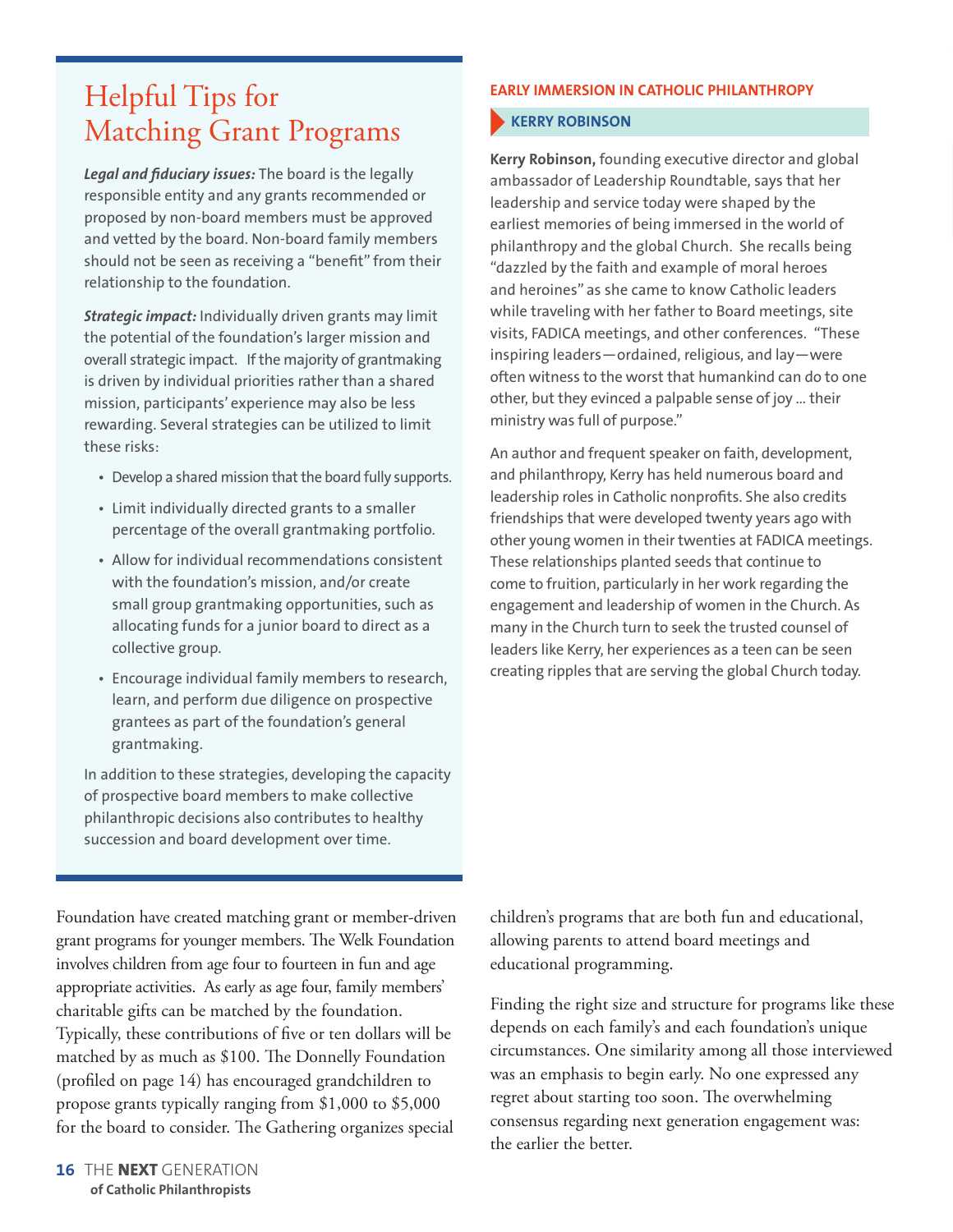**4**

# **Hands-on Experiences**

ADICA members interviewed for this resource affirmed what other research indicates as well, that **hands-on experiences are a critical way** of learning for their younger family members. This affirmed what other research indicates as well, that **hands-on experiences are a critical way**  kind of experience is a clear value and expectation among millennials and young people today. In the rapid-fire, interactive, and dynamic world in which they have grown up, the idea of sitting in a lecture or workshop being "talked to" for a half day or even an hour is not ideal.

The next generation's orientation toward information and their capacity to check, verify, or Google anything for validity is more fluid and fast-paced than the environment experienced by previous generations. The orientation to like, share, and process information with peers across geography further differentiates millennials from generations that have higher boundaries around privacy, confidentiality, and information-sharing circles.

#### The Loyola Foundation **A DIVERSITY OF DIRECT ENCOUNTERS**

Members of **The Loyola Foundation** recall hosting a board meeting and a site visit in Puerto Rico, where the Foundation has a long-standing history of serving the educational, physical, and spiritual needs of communities on the island. The trip was an eye-opening experience for the great grandchildren of the Foundation's founder, A. G. McCarthy, Jr. These next generation family members grew in appreciation of the many things they took for granted at home, and furthered their understanding for the concrete legacy of which they were a part. In Puerto Rico they saw a small sample of the many overseas schools, churches, and organizations that the Foundation's small seed grants had helped support.

In addition to a hands-on experience in the field, the Loyola Foundation organized a symposium on the Church in Latin America and invited nontrustee family members to audit the Board meeting. The experiment led to next generation family members indicating a definite interest in future involvement with the work of the Loyola Foundation.

Mission trips are a valued asset to next generation engagement. In 2002, two of the founder's greatgrandchildren, Alex Pratt and Kady Carr, joined next generation members of other foundations on a mission trip to Africa organized by FADICA.

The Foundation's Executive Director, A. Gregory McCarthy IV, can also attest to the impact mission trips have had on his family. Recently, McCarthy took his daughter along with another family on a day trip to Tijuana, Mexico, where the Loyola Foundation had previously made a grant to the Oblate San Eugenio Mission for assistance with the acquisition of a school bus to transport area children with special needs back and forth from their homes to the mission. While in Tijuana, McCarthy and his daughter witnessed and served at the Oblate's Mission.

Carrying out hands-on volunteerism, observing, and experiencing the local culture, and accompanying the Oblate priests in their mission work, McCarthy and his daughter were deeply impacted, and the mission trip helped to educate his daughter about responsible Catholic philanthropy. McCarthy says, "As we travelled back to the United States, we reflected on the wideranging and informative day we had just experienced. We had seen life and death; we had witnessed a baptism as well as the administration of last rites. … My family and I left with a greater understanding of the many services offered there, as well as their intrinsic value to the local Catholic community."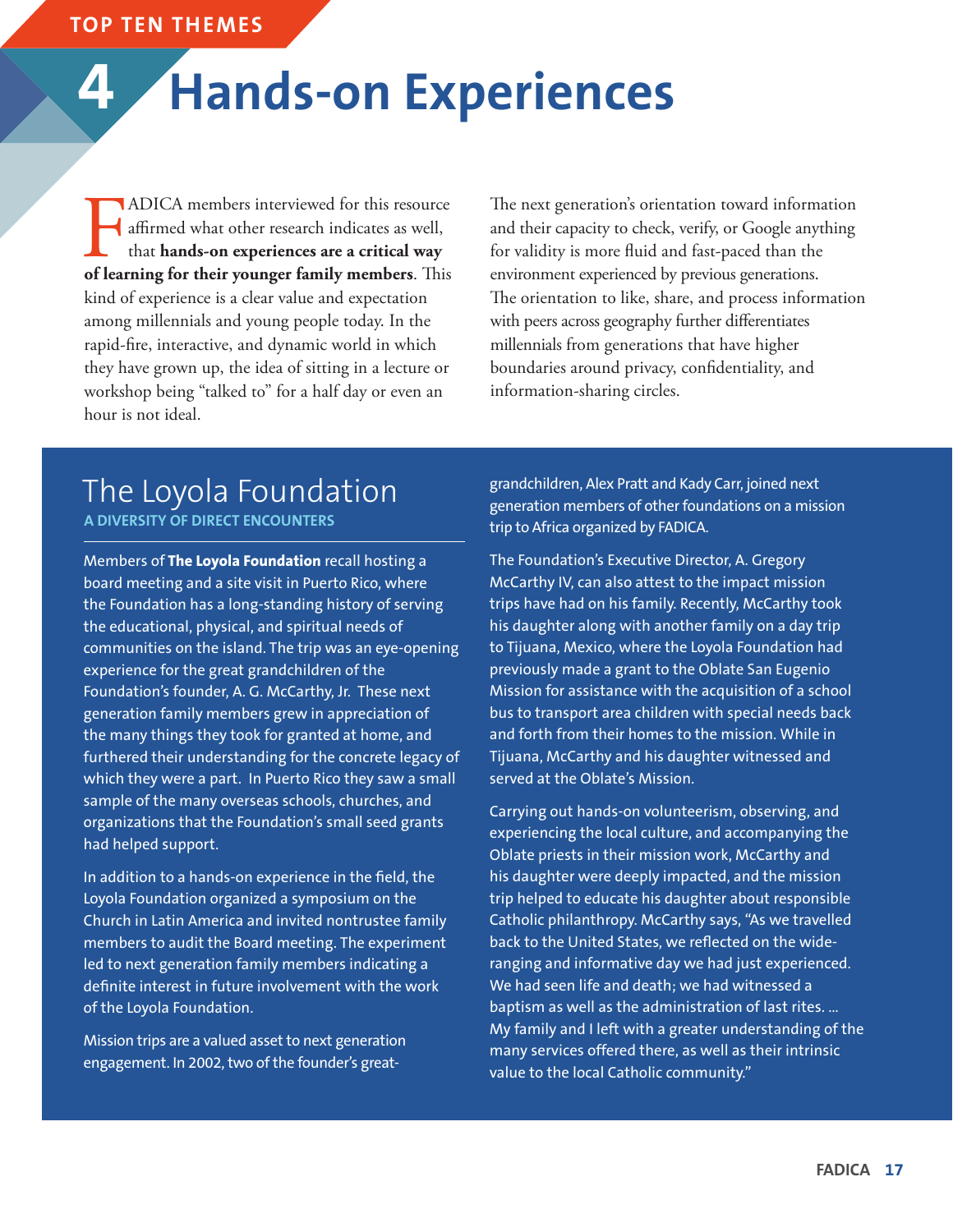Many of the trustees we interviewed credit their passion for philanthropy to their service experiences. In the early 1990s, MGR Foundation Board Member Michael Rauenhorst worked for almost five years with Jesuit Refugee Service in Thailand. "It changed my life, and made me realize that I could do something to help other people." Michael administered food, health, and education programs to seventy-two thousands refugees in twenty-nine camps in remote jungle locations, but says he received far more than he gave. "I received far more in terms of being accepted as a fellow human being by people who had nothing to give except the spiritual gifts of acceptance and sharing their humanity. The less people had, the more gracious of spirit they were."

Jesuit Refugee Service shaped Michael Rauenhorst's perspective and approach to philanthropy. "It seems to me that philanthropy requires compassion. In my experience, if you give with compassion, you receive in return a recognition of your humanity. The act of giving with compassion humanizes all of us."

Some foundations have developed extensive site visit programs and other learning tours to enable young members to witness the needs and opportunity for philanthropic impact. One example is Mustard Seed Foundation, which utilizes an urban plunge program to expose its younger generation to critical urban needs and solutions. Young family members that take advantage of the urban plunge live in suburbs and attend relatively privileged schools compared to the realities in urban communities.

By witnessing the ways pastors and organizations are meeting people with unconditional love in the face of issues like poverty, substance abuse, or homelessness, the participants of urban plunges are challenged and inspired to engage their sense of justice and their worldview.

#### **GENERATIONAL MOTIVATIONS FOR GIVING**

It may be easy to look at young people today seemingly attached to their phones—texting, tweeting and snapchatting—and be struck by how different they are from one's own generational experience. Research on these differences has illuminated some of the unique outlooks and characteristics of various generations, particularly within Western culture. Understanding common trends among people of different generations can help to discern shared values across generations, and can help identify opportunities to connect among family members. For a closer look at how generational personalities affect philanthropy, the article *Motivations for Giving* by Sharna Goldseker provides valuable insight.

The Hilton Foundation's Generations in Giving Retreat provides hands-on service connected to a grantmaking area in which all family members are invited to participate. Other foundations such as the Raskob Foundation on and the Loyola Foundation (profiled on page 17) encourage next generation family members to join board members and/or staff on site visits to see organizations' work firsthand.

Amid the fast pace of change and ubiquitous technology that define young people's reality, hands-on experiences offer a powerful way for them to connect and learn. These experiences can also bring Catholic values to life in a meaningful way for the next generation. The growth of volunteerism, immersion trips, and service opportunities demonstrate that young people are responding to the opportunity to experience values in action, the Church's ministries, and principles of effective philanthropy. These diverse types of hand-on experiences provide opportunities to capture the attention and enthusiasm of young people.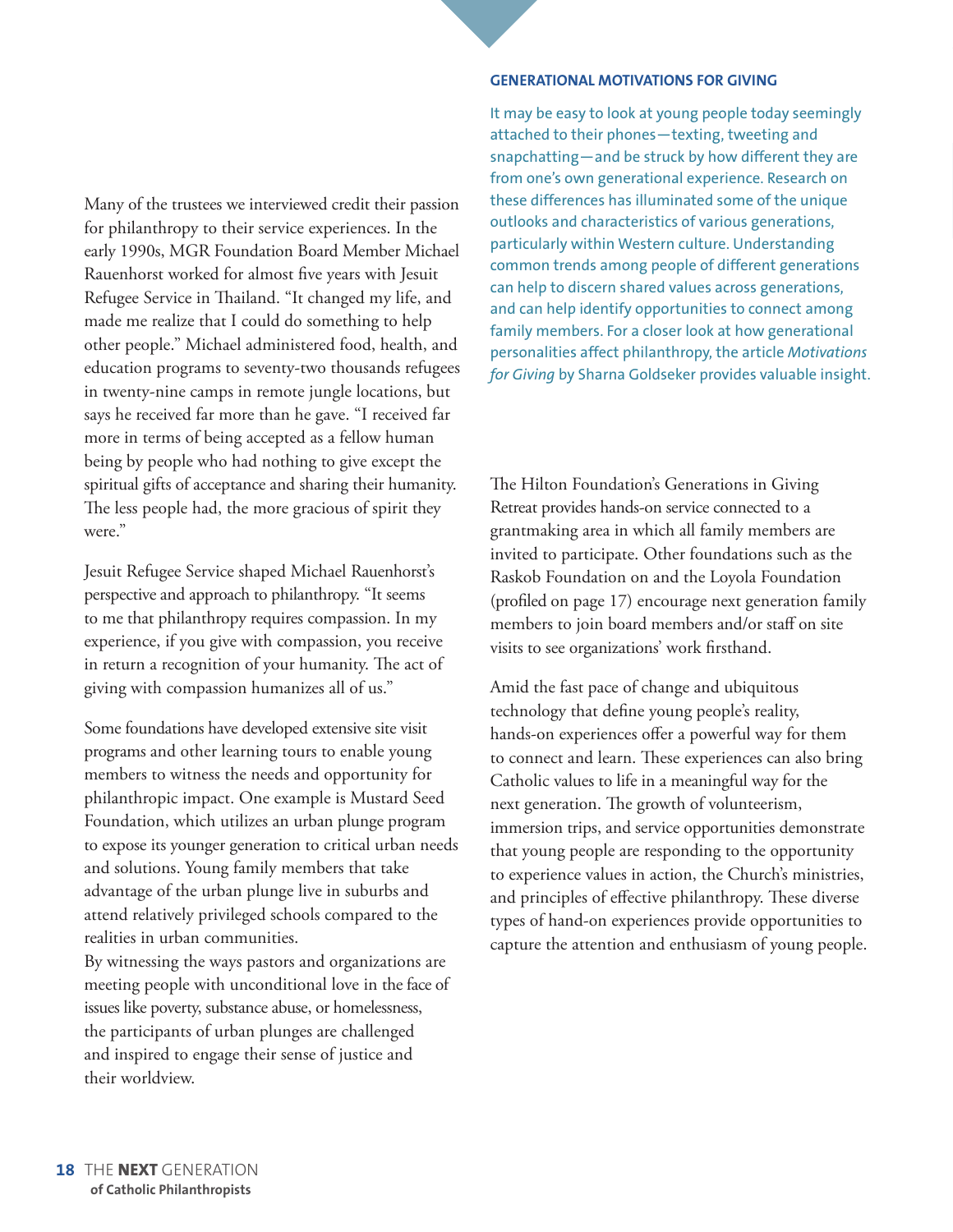## **Next Gen Engagement Can Inspire Leadership 5**

Anumber of experts agree and several FADICA<br>
engage the family's third generation or<br>
beyond, a sense of freedom, creativity, and joy often members shared that when foundations engage the family's third generation or emerges. **Foundations that focus on future generations can awaken new possibilities and potential.** 

One foundation board member suggested that their founder's original outlook to always engage the next generation enabled them to avoid or reduce conflicts. The foundation's focus on encouraging and cultivating new leadership helped reduce our human tendency for competition or rivalries among nuclear family (e.g., siblings) and fostered more openness to extended family (e.g., nieces and nephews).

Families actively focused on cultivating leadership among third and fourth generations and beyond also build an openness to change and often create a wider perspective. While beneficial, this approach is not without its challenges. For example, an adult child can assume for years that a rule or decision (e.g., a funding limitation) will never change, only to find that a grandchild's experience opens the foundation leadership to new

possibilities, almost effortlessly. However, if family members are able to focus on mission and let go of ego ("I have been saying that for years!"), it is possible to rally around new strategies brought about by the third and fourth generations. It may even be possible to see the ways one's advocacy over the years has indeed shaped consciousness of parents or even the young person who helped bring about the current change.

The Raskob Foundation exemplifies the benefits each generation receives when younger generations are engaged. Former leaders of the foundation who served as officers, members of the executive committees, and chairs of grants committees exude enthusiasm and passion for the work of the Foundation and are still active and supportive of the current generation of leaders.

These cross-generational interactions can strengthen current leaders and help put focus on the foundation's mission. If a foundation is focused on the future and excited about the next generation, the passing on process can be enlivening. Meaningful engagement with third and fourth generations can open new worlds for all involved.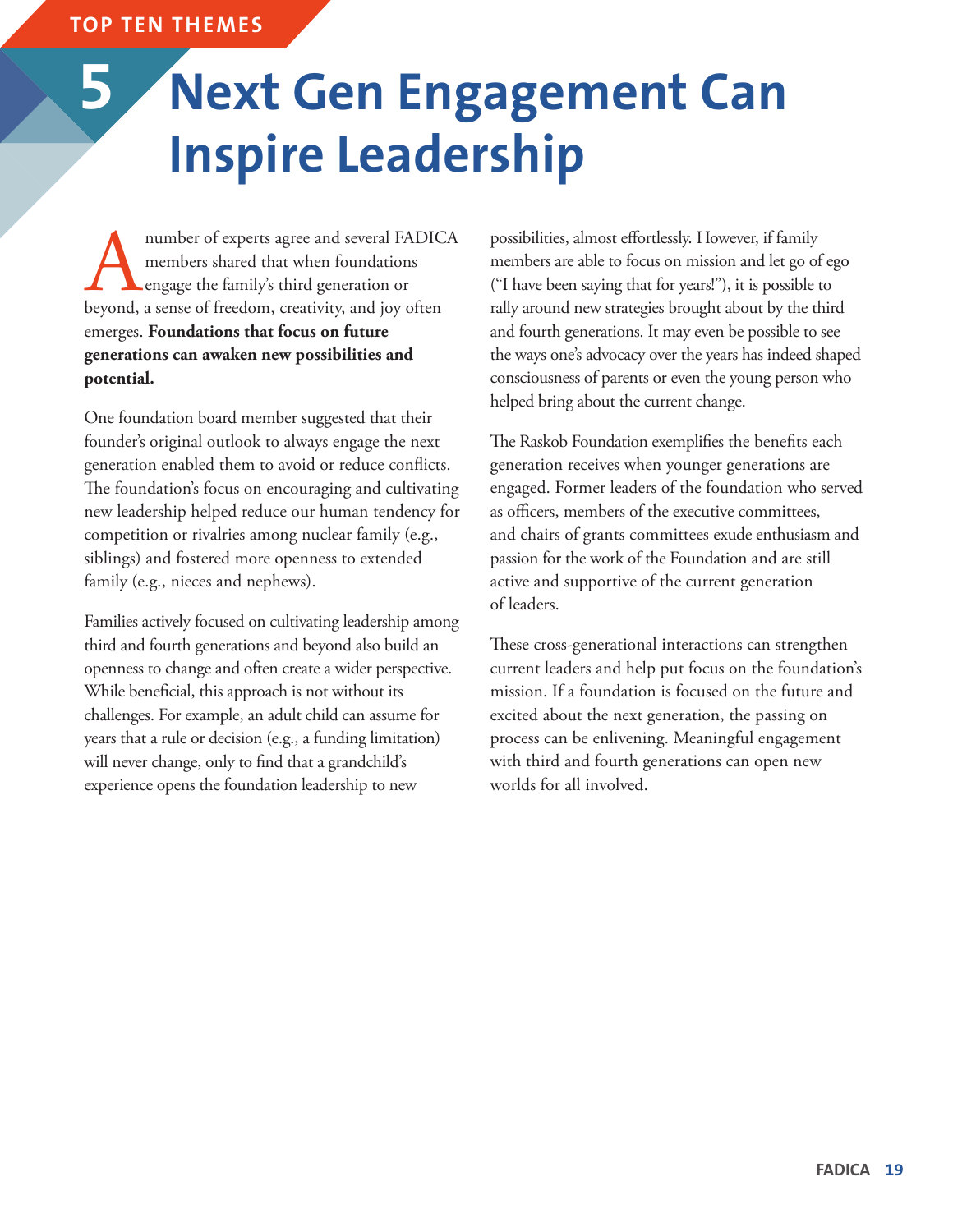## Key Take-Aways

The transformative power of cross-generational and extended family relationships is rewarding but complex. Here are some take-aways to consider:

- Cross-generational change is almost always slow, rarely linear, and often happens when least expected.
- Grandchildren and extended family can often help open greater possibilities in ourselves and in the family system.
- Tapping into patience and a long-term view can help families connect to the joy that comes with the potential of the cross-generational dynamic.
- A sense of humor is helpful. Being able to laugh at the irony and twists of fate that come amid the joys and struggles of a family is part and parcel of the blessing of being a member of a family.

#### **THE UNIQUE CONNECTION OF GRANDPARENTS AND GRANDCHILDREN**

If you have ever seen a grandparent light up interacting with a grandchild, you know the power of crossgenerational engagement. There is something transformative that happens among grandparents and grandchildren that awakens new possibilities for both. A stern parent can become a playful and relaxed grandparent, and a child who has meaningful engagement with grandparents can have their world opened exponentially. The same can be said of aunts and uncles who have a unique connection with their nieces and nephews. Being able to talk to the younger generation about their dreams sparks energy and provides opportunities to open doors to new growth and revitalization.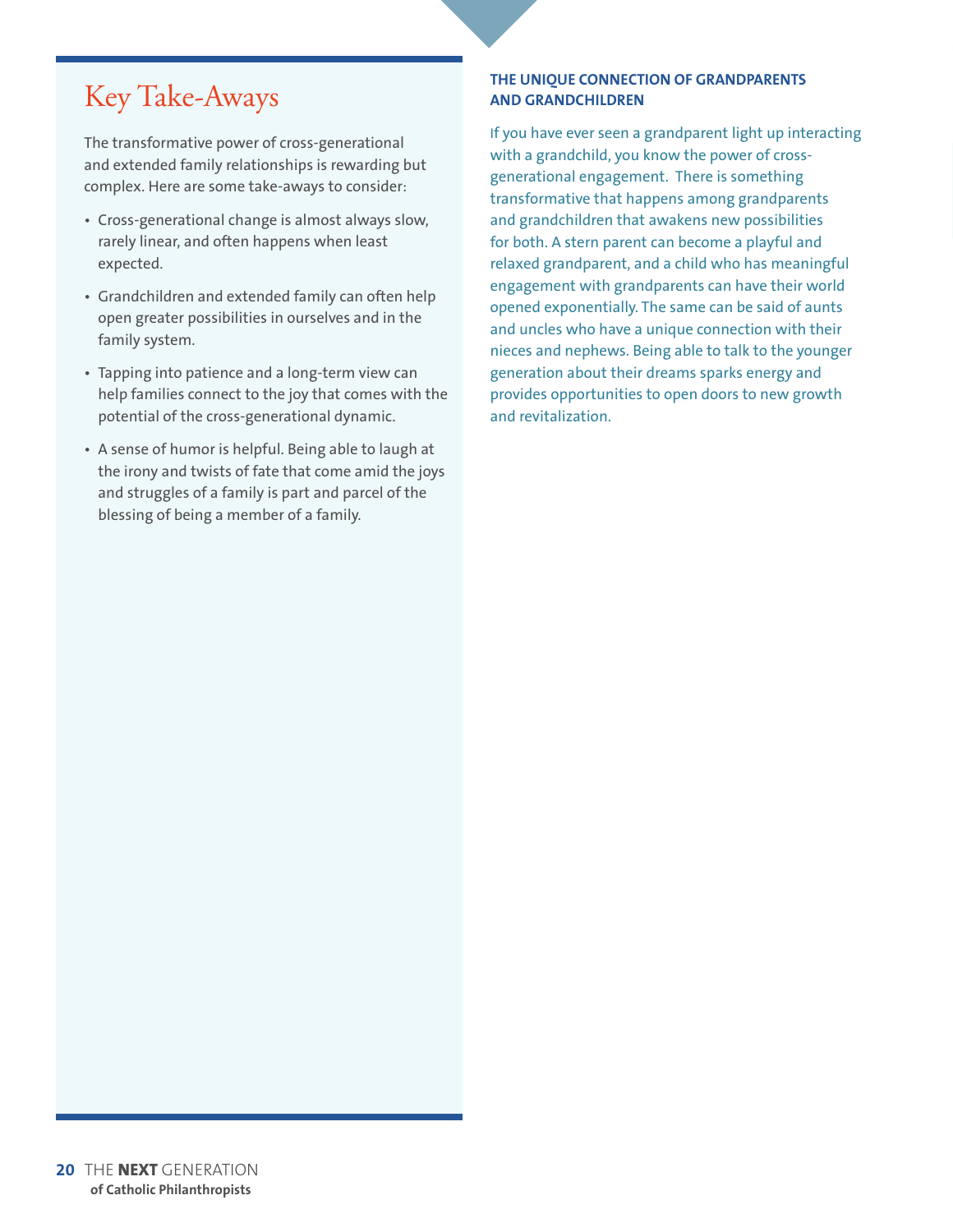

# **Nonfamily Board Members**

In a somewhat counterintuitive way, nonfamily<br>board members can help strengthen family<br>philanthropy by enhancing the unique family<br>identity of a family's philanthropy. Sometimes those n a somewhat counterintuitive way, nonfamily **board members can help strengthen family philanthropy by enhancing the unique family**  born into a particular family may not fully appreciate what makes their family unique. As it applies to grantmaking and philanthropy, such clarity about values and the choice to serve those values can make nonfamily board members effective participants in family philanthropy.

While most family foundations do not have nonfamily board members, having outside experts and trusted leaders can help elevate the level of dialogue, respect, and commitment among family members. If a foundation decides not to include nonfamily board members, the foundation can benefit from the gifts of nonfamily members by involving them on staff or as issue-area experts, legal and fiduciary advisors, philanthropic consultants, or spiritual advisors.

## The Loyola Foundation

**BENEFITS OF NONFAMILY BOARD MEMBERSHIP**

**The Loyola Foundation** is one of the oldest Catholic foundations in the United States that has included nonfamily member trustees from the beginning. Established in 1957 by Albert G. McCarthy, Jr. and his family, the Loyola Foundation's original board consisted of the founder, his two children, two clergy members, and two independent trustees. To this day, Loyola has continued Albert McCarthy's vision to have a mixed board of half family and half independent members. There has always been a clergy member and almost always a Jesuit trustee.

"The outside expertise and perspective is a longstanding tradition since the Foundation was incorporated, and it has been an invaluable addition to the Loyola Foundation." says Executive Director A. Gregory McCarthy IV. "The Jesuit presence, for example, helps to maintain a spirit of Ignatian spirituality that we otherwise would not have."

The Loyola Foundation's esteemed list of well-known Catholic clergy who have served on the board is notable, including Rev. William J. Byron, S.J., Theodore E. Cardinal McCarrick, and Rev. James Keller, M.M. Another notable

foundation leader was Rev. William J. Mulcahy, S.J., who was in many respects the Foundation's "conscience." The Foundation established the William J. Mulcahy, S.J. Scholarship Fund at St. Peter's University.

Third generation family member Trustee Andrea Hattler Bramson shared how having such preeminent Catholic leaders impacted her as a young trustee.

"Having non-family members allows the dynamic of the gathering to be more diverse," says Andrea. "We have subject matter experts who add their insight and suggestions with confidence."

Most impactful for Andrea was Rev. Victor Yanitelli, S.J. who was President of St. Peter's University in Jersey City. "He was always an inspiration—joyous, brilliant, and inclusive at all levels." Andrea also remembers the energy and knowledge brought to The Loyola Foundation by Patricia A. Dean, the first woman to serve as Deputy Clerk for the Supreme Court. "I am grateful for their contributions and the contributions of all our non-family trustees."

Andrea Hattler Bramson and Gregory McCarthy's impressive level of service and thoughtfulness in approaching Catholic leadership is a testament to the influence of these dynamic nonfamily members.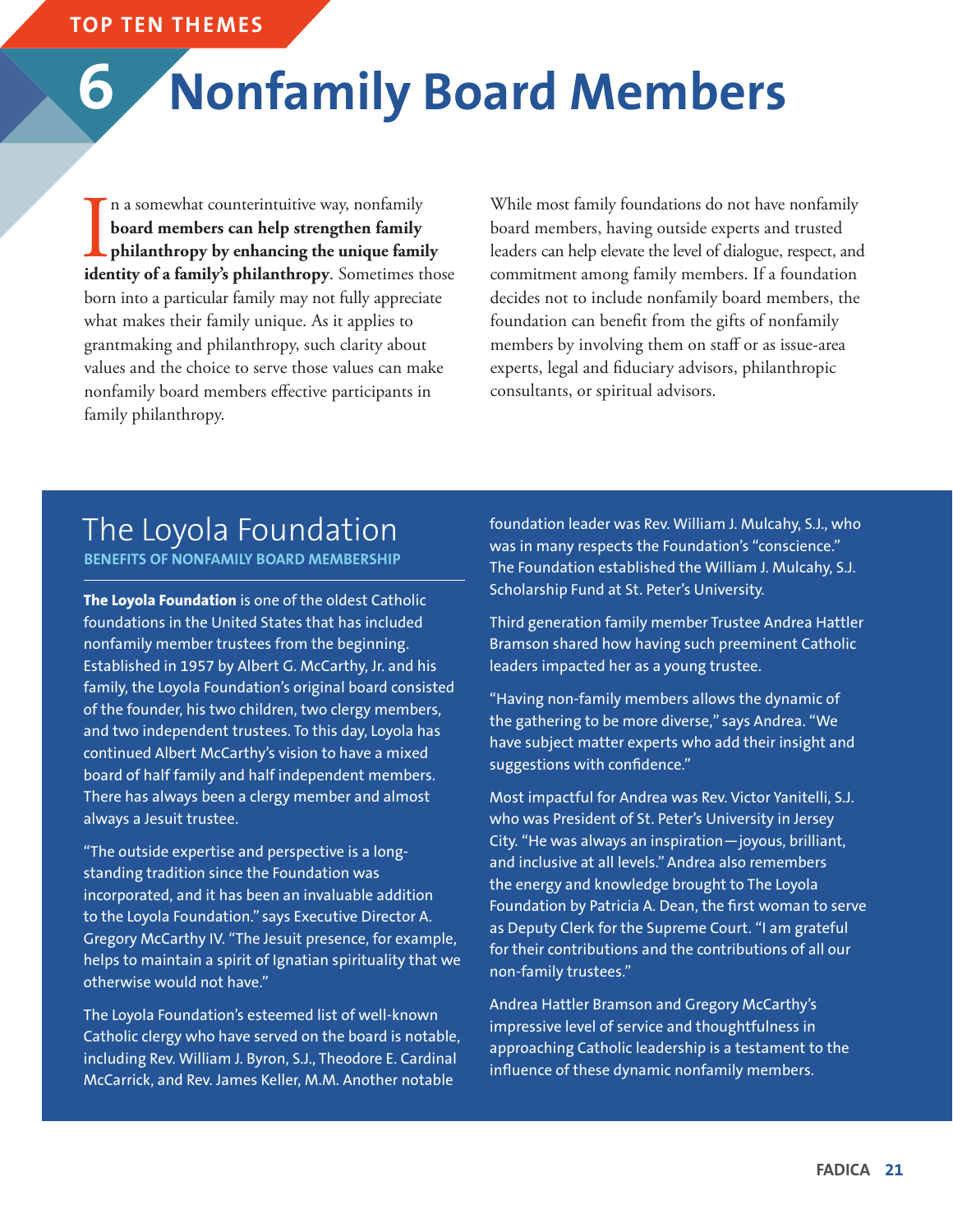Positively involving nonfamily leaders and experts can influence the next generations as well. When a young trustee is sitting across the table from a nationally renowned expert or an internationally admired theologian, their experience and likely participation will be different from that of a family-only setting.

The experience of the Loyola Foundation described in this section speaks to this phenomenon.

Nonfamily involvement and outside leaders at the boardroom table can inspire a new family dynamic. Siblings and sometimes cousins often continue to see each other the same way they did when they were playmates and sometimes antagonists. They can treat each other in ways that would not be acceptable if directed toward nonfamily colleagues (e.g., a sister might snap at a brother, an older sibling might sigh or roll her eyes), and such patterns can continue throughout life. Nonfamily trustees, free from these patterns, can help shift the perception of family members. When family members see their siblings, cousins, or children professionally interacting with other leaders, it often changes the way they interact with that family member.

Despite, or maybe at times because of, the deep love within families, family members sometimes expect more from their fellow family members or do not give them the benefit of the doubt. These patterns can allow them to miss the full potential of the expertise in the family and undermine next generation cultivation. Nonfamily member board members can sometimes help families recognize and utilize the full potential of each member in service of a foundation's philanthropic mission.

#### **THE ROLE OF SPOUSES**

The decision to involve successive generations' spouses or limit involvement to only lineal family members is a source of much concern to many families, and there are many reasons spouses are not included in formal ways in family foundations. Often there are, however, several compelling considerations for including spouses in a family's philanthropy and in cross-generational engagement:

Similar to the ways that third generation family members and nonfamily board members can unlock potential, spouses can offer human, intellectual, and spiritual capital. On a practical level, spouses often have influence over what the third generation will or will not be involved in.

In some cases, spouses can be champions and advocates for elements of family identity that may be overlooked by biological family members, just as a spouse might be more likely to ask for and write down a cherished family recipe taken for granted by family members.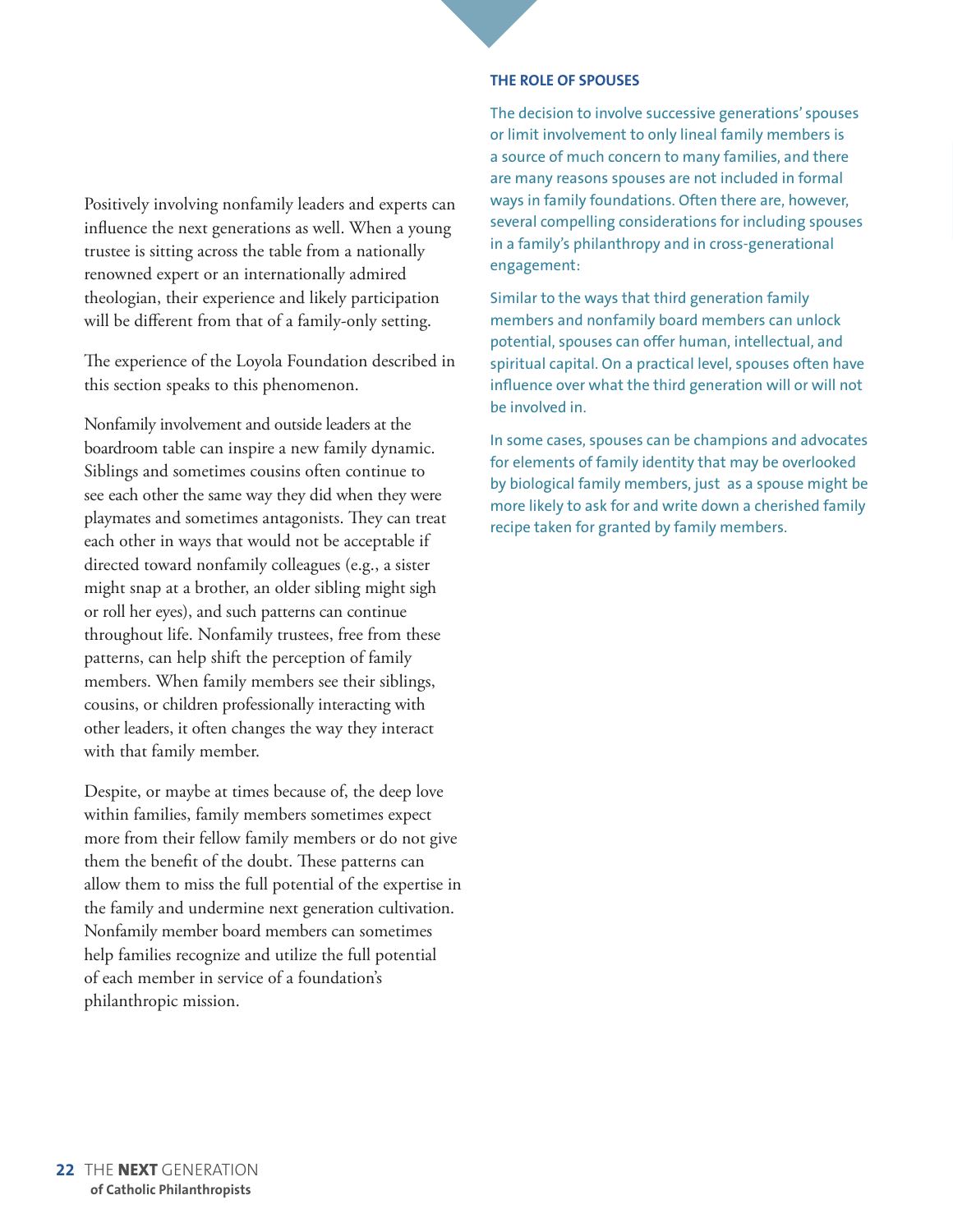**7**

# **Affinity and Working Groups**

ffinity and working groups provide valuable opportunities and communities for learning and growing. For new foundations or for funders considering new issue areas or making an operational change, **affinity and working groups can offer a network of peers and access to research and experts**. For both learning about how to better engage younger generations, and for support after you have involved younger generations, affinity and working groups are invaluable resources for enhancing strategic impact.

Peer and networking groups provide effective ways to invite and involve next generation leaders who may not yet be board members, or who may be new board members or staff. Learning from people who have different or more extensive experience with relevant issues can be both informative and reassuring when branching into a new role or funding priority.

FADICA itself is an affinity group for Catholic philanthropists with specific interests in the vitality of the Church and its role in society. FADICA facilitates shared interest affinity and working groups within its network, as all generations increasingly embrace impact through joint learning and collaboration. Through these working groups, FADICA's national network of diverse Catholic foundations and donors come together around issues of common interest, share best practices, network, and work on joint projects. FADICA currently hosts four working groups: anti-human trafficking, Catholic schools, Church vitality, and international philanthropy. Certain issues, like human trafficking and modern slavery, have been flash points for young people looking to organize and make a difference.

FADICA's working groups enable focused collaboration on critical issues and create opportunities for crossgenerational learning. For example, FADICA's anti-trafficking affinity group supported two Vatican Anti-Trafficking Symposia<sup>16</sup> for young leaders against modern slavery from around the world, including a next generation FADICA member. Leaders in Catholic philanthropy like Maureen O'Leary have worked to connect FADICA members with both longtime advocates and new leaders who bring different perspectives.

Affinity and working groups offer compelling opportunities for growth and learning in a variety of contexts. For longtime trustees and philanthropic leaders, these groups can reignite new passions and interests. Foundations with little or no staff find they can increase capacity. For those new to a foundation role, affinity and working groups can provide orientation, a network, and even training in the field.

With so much to learn, and with issues constantly changing, these groups can be effective sounding boards and sources of support for the patience and action needed to sustain long-term impactful work. In light of the importance of peers emphasized in the next section, affinity and working groups are a powerful and significant way to inspire and capture the attention of younger people.

<sup>16</sup> *Youth against Human Trafficking* (2014) and *Human Trafficking: Real Love Chases Away Fear, Greed and Slavery: Young Leaders Must Pave the Way* (2015).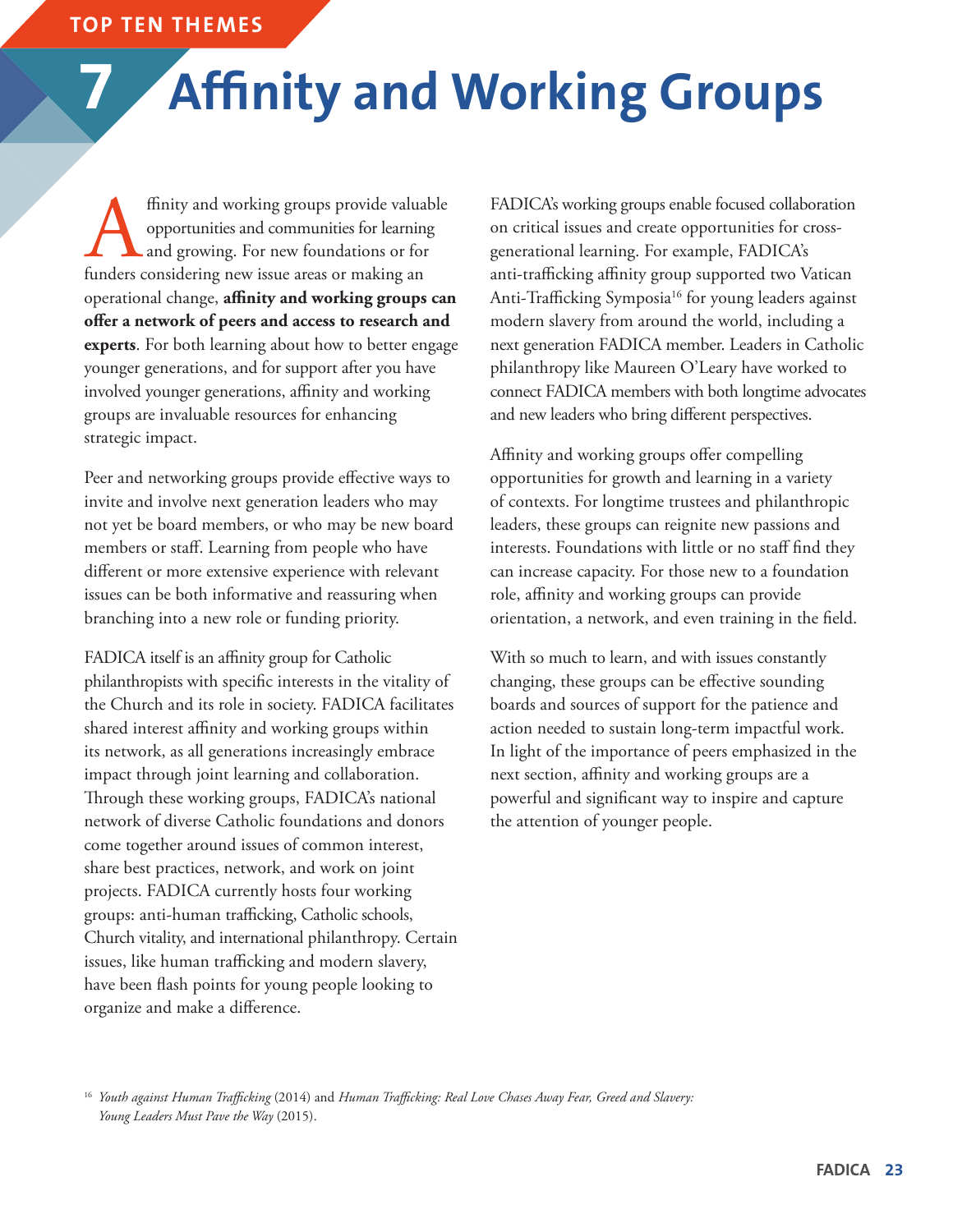#### **ACCELERATING AND BROADENING LEARNING THROUGH AFFINITY GROUPS**

#### **CHRISTINE HEALEY**

**Christine Healey,** one of the second generation leaders of the Healey Philanthropic Group, had a steep learning curve when her father asked her to help him with his philanthropy. Affinity and working groups have been a core element of Christine's success in building a high-impact organization at the Healey Education Foundation.

After initially tracking and cataloging her father's current and historical giving, she sought out others through groups like the Council of New Jersey Grantmakers, an affinity group that was focused on Camden, New Jersey, and networked with the Campbell Soup Foundation and other longtime and significant philanthropic investors in the same schools and neighborhoods as the Healey Education Foundation.

The most significant affinity group for Christine, however, was the one she started in the early stages of the Foundation's development. She gathered investors in urban Catholic education from around the country

at a hotel in Cherry Hill, New Jersey, concluding with a special dinner at her father's farm. They shared their knowledge, experience, and approaches to investing in different models and built a network for moral support that still exists to this day. "The gathering was the most helpful thing we could have done," explains Christine. "It formed our thinking and became our network over the years."

This was important both programmatically and emotionally, as at times this kind of work can be isolating for next generation family members in such a unique position and, for Christine, a shift from her previous professional career.

In addition to having developed a high-impact funding strategy for her foundation, she cochaired the FADICA Catholic Schools Working Group and has organized an informal and growing group of women who are serving as stewards of their father's legacies.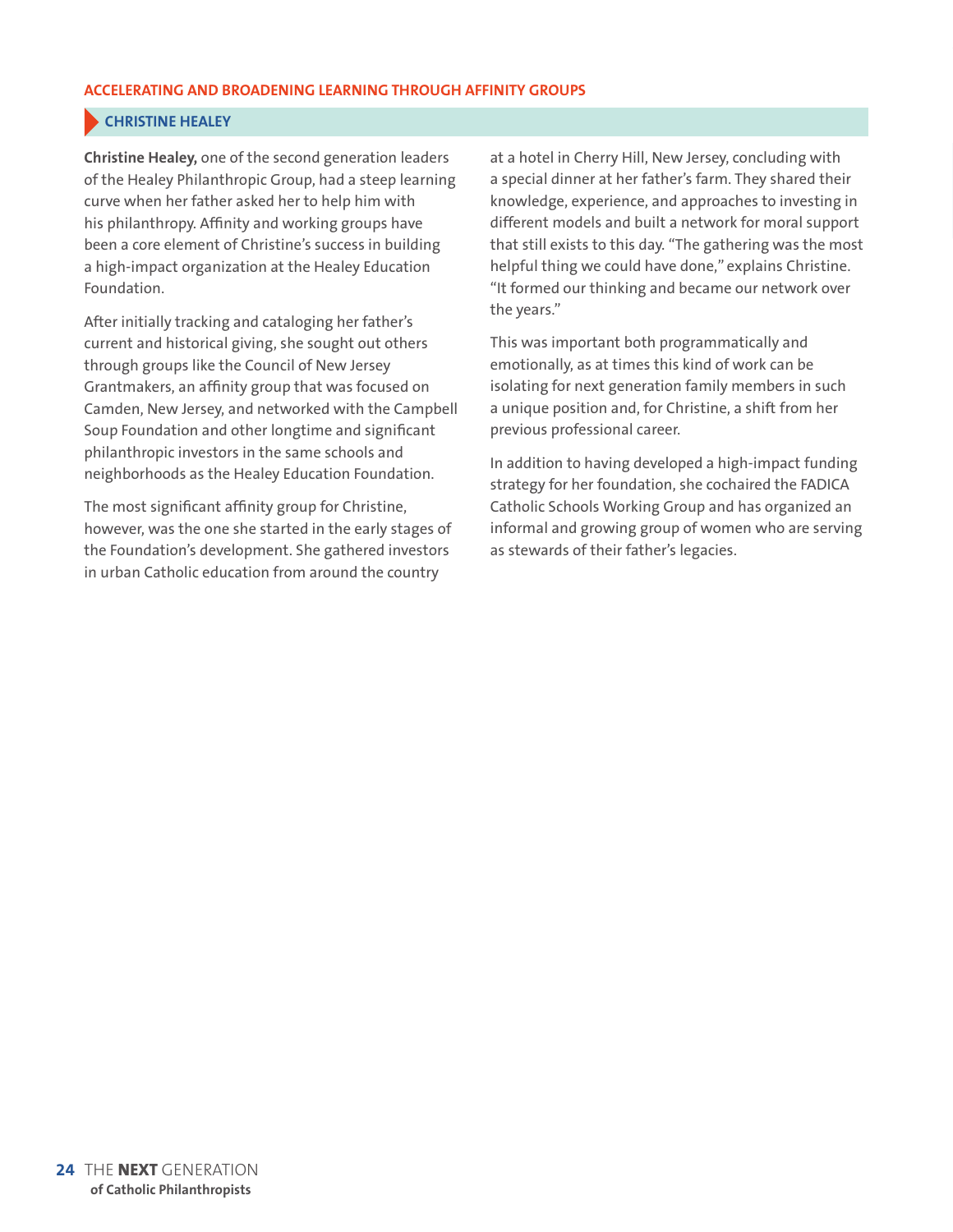**8**

# **Peers are Powerful**

**Peers are one of the most powerful influences,** after parents and nuclear family, in shaping the lives and philanthropic futures of young people. Although this lesson is closely related to the importance after parents and nuclear family, in shaping the lives and philanthropic futures of young people. of affinity and working groups, the power of peers goes beyond structured or formal learning and grantmaking groups. Peers are found everyday within an extended family (e.g., cousins), staff and leaders from grantee organizations or next generation members of other foundations.

While we can all be influenced by peers, young people and young adults are especially influenced by peers, as a natural and important part of healthy human development.

Throughout our research and profile interviews, we found abundant evidence for the inspiration and engagement in philanthropy that comes from peer relationships, whether or not young people were actively or formally involved in their family foundation. Young people take note when they are the only ones at a meeting or conference, for example, and report feeling isolated.

The eventual impact of peer relationships that young people develop can sometimes only be fully appreciated twenty or thirty years later. One example referred to often in our interviews was nearly twenty years ago, when FADICA began to convene next generation members and emerging leaders from Catholic organizations for the Future Foundation Leadership Venture.

Peer relationships catalyze some of the most active and engaged leaders in philanthropy. The Future Foundation Leadership Venture engaged committed FADICA members who today are making extraordinary contributions to the leadership of Catholic philanthropy and the Church. One dynamic group of women who participated in that program and in FADICA regularly over the years have been working together to enhance women's participation and roles for leadership in the Church. Key to their effective cooperation was the trust and relationships they built over the years—much of it through FADICA.

In thinking about opportunities to nurture and facilitate younger generations' peer relationships and networks, it is important to consider the longer view. Though the impacts may not be visible right away, or even over several years, the power of peers offers a significant chance to support the capacity of future philanthropic leaders and of philanthropy.

Examples of the power of peers can be seen in almost all of the foundations profiled in this publication. Members of the Raskob Foundation describe how inspiring their cousins are. The Hilton Foundation's the Generations in Giving program is designed in part to develop relationships among family members who are spread across the country and who grew up uninvolved in the Foundation. The I.A. O'Shaughnessy Foundation's eighteen-month training program is another powerful example of an opportunity for younger family members to build skills, relationships, and capacity for leadership in their family's foundations. Often these relationships become one of the most powerful elements of mutually reinforcing family values and strengthening capacity to advance these values.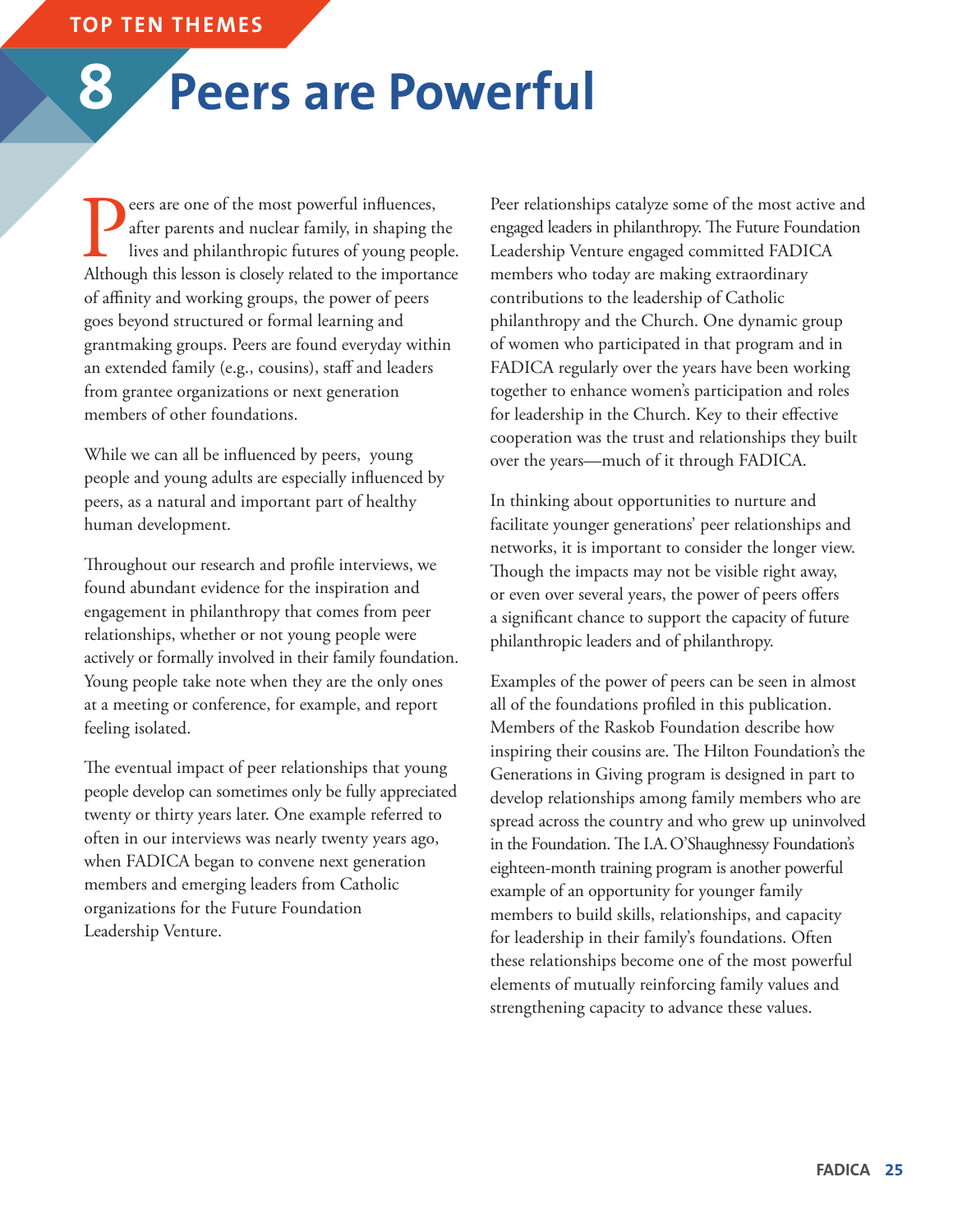### FADICA's Philanthropy Leadership Intern Program

FADICA's Philanthropy Leadership Program (PHLIP) launched in 2014 to cultivate philanthropic engagement and leadership among promising next generation Catholic leaders. The program is centered on internships and fellowships at FADICA's Washington DC office for high school, undergraduate, and graduate students. Since 2014, FADICA has hosted fifteen PHLIP interns and fellows who have contributed greatly to FADICA's mission, learned about Catholic philanthropy and the Church, and enriched their own vocational and spiritual journey.

One undergraduate senior, Lilly Hawes, tapped into her passion for social justice to gather and create resources to support anti-human trafficking efforts, including a Vaticanhosted conference in Rome. Lilly further developed these resources into a web page for FADICA members to learn more about the issue. Upon completing her internship with FADICA, she deepened her commitment to citywide efforts against human trafficking in her university's hometown.

"I thoroughly enjoyed researching and writing about human trafficking as well as becoming integrated into FADICA's tight-knit community," Lilly reflected. "Learning from mentors and peers in the FADICA office has taught me valuable skills that I will carry with me as I enter into the workforce."

Chris Kotson, a political science major at Gonzaga University at the time of his internship, researched and co-wrote *A Call to Impact and Solidarity in the Wake of Ebola.* Chris interviewed global health experts, scholars, and local Catholic leaders on the ground in the most affected countries in West Africa. In the weeks following his internship, Chris conveyed the value of the experience on his personal development and commitment to social justice. "Because of FADICA's Philanthropy Leadership Intern Program, I have developed into a more confident professional and become increasingly passionate about philanthropy and social justice work."

There is incredible leadership and potential in the next generation of Catholic leaders, as FADICA's PHLIP has affirmed. Interns' reflections provide a glimpse of the impact and meaning that engagement in the Church and Catholic philanthropy can offer these emerging leaders.

#### **A PHILANTHROPIC LEADER INFLUENCED BY PEERS**

#### **JUSTIN McAULIFFE**

**Justin McAuliffe** did not intend to work for the foundation that his great-grandfather founded. However, in getting to know other young people who were philanthropists and social entrepreneurs, he came to realize his unique opportunity to make a difference.

As a successful entrepreneur in New York City, Justin had not considered a career in philanthropy until in his mid-twenties when he became involved in a group of young philanthropists and social entrepreneurs. Their passion and enthusiasm for social impact reminded him of the values that mattered to him most. Having grown up in a Catholic philanthropic family, he had always been involved in service and charitable activity.

Increasingly, Justin and his peers saw their lives and values more aligned when earning money and having impact were woven throughout one's life, not separate activities. As Justin considered his own career and desire to have an impact, he was drawn toward the opportunity to serve his family's foundation, the Conrad N. Hilton Foundation, as a staff member.

Justin is early in his career at the Hilton Foundation, and has committed himself to developing expertise in his chosen new field.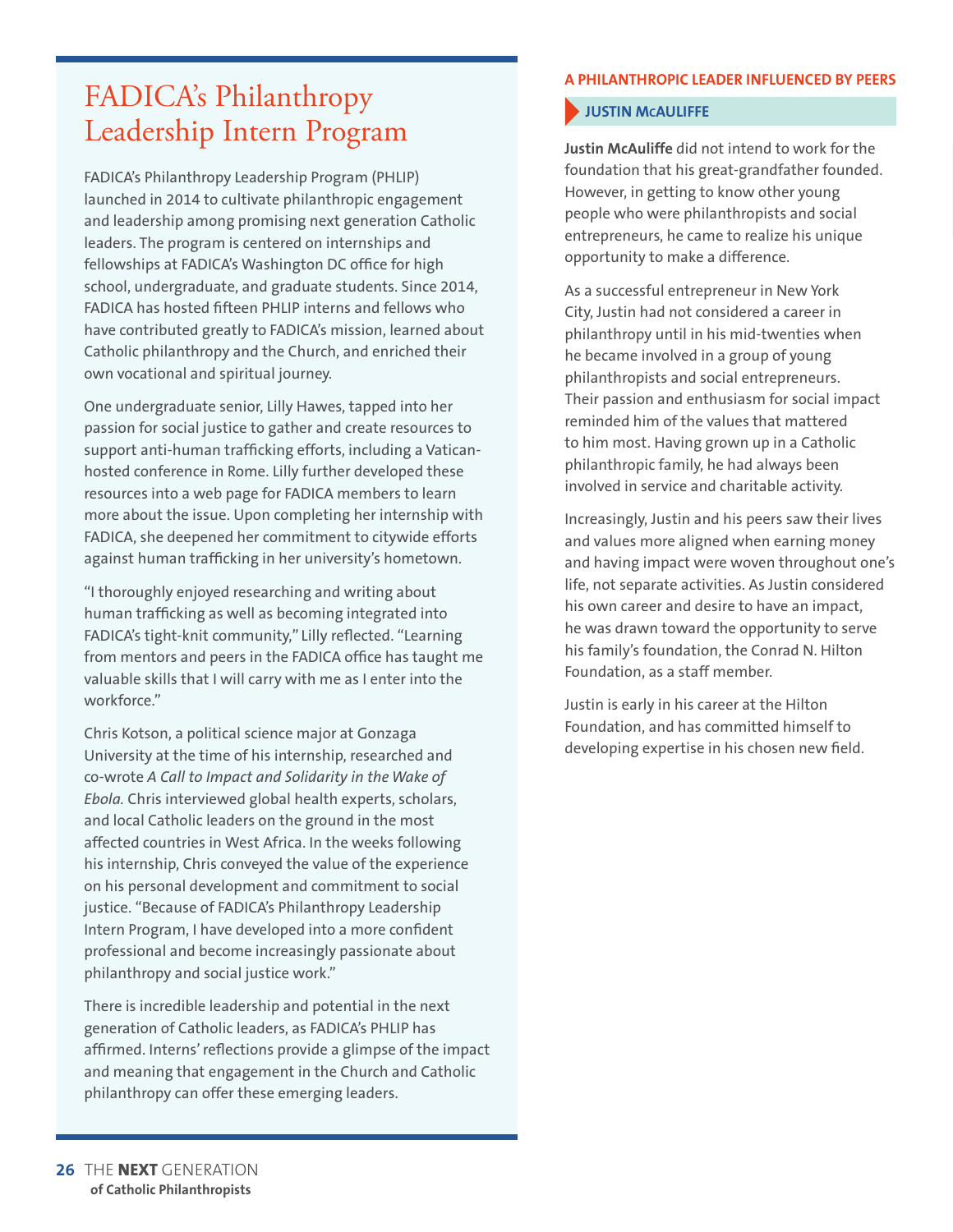**9**

# **Realistic Expectations**

**Realistic expectations of what is possible, and when, are key to success in generational engagement.** Change in families takes time and it is important to establish expectations for young **when, are key to success in generational engagement.** Change in families takes time leaders that are realistic. Time commitment and availability, generational values, communication styles, and tensions that arise from these differences and diverse passions all support the importance of foundations moving forward with realistic expectations.

Time and scheduling are commonly reported challenges regarding expectations. Meeting times and scheduling must be accessible for young people who might be starting careers or in school. This may entail meetings on evenings and weekends, greater use of the Internet, and other measures to ensure participation is possible. Though these challenges may seem daunting, one interviewee indicated scheduling with the younger generation presents no more challenges than scheduling with current board members. The challenges are just different.

Some foundations have designed board meetings and educational events to involve families, thereby including all ages and life stages. The Gathering, a Christian philanthropic network has thought differently about meeting locations and incorporating services like childcare. As a result, The Gathering's meeting attendance has flourished. The I.A. O'Shaughnessy Foundation, in developing its eighteen-month training program, has been mindful of designing a program to allow for optimal participation of young adult family members in the early stages of careers and family life.

Additionally, foundation leaders may find it necessary when working with the next generation to clearly define values which in the past were implicitly understood within the foundation. Just as the previous lessons about formation, mentors, hands-on experiences, and peer networking are intentional processes, so too are the efforts to be explicit about a foundation's values and mission.

Foundations may find that in working with next generation leaders, conflicts or tensions flare up on occasion. Often this is because they are passionate, thoughtful, and engaged participants who care deeply for the issues and people involved. The alternative disengaged descendants—would be considerably worse. Appreciating generational communication styles will undoubtedly enhance engagement with young leaders.

Foundations such as the Mustard Seed Foundation, the Conrad N. Hilton Foundation, and the I.A. O'Shaughnessy Foundation have thoughtfully approached their faith-based identity as they have sought to engage younger generations. The most effective of these engagement strategies involve encouragement of exploration, learning, and mutual discovery. The foundations profiled in this resource exhibited a desire to honor their family's historic values and founder's identity, even if some of the younger family members are less involved or not involved in the Catholic Church personally.

Finally, establishing realistic expectations may involve giving up some control in order to effectively engage younger generations. It is important to take time to identify next generation leaders with specific skills and interests, and to consider issues and approaches important to them. If foundations do this strategically, early, and thoughtfully—aware of the subtle process of change in families—all generations can experience a sense of pride and an even deeper sense of purpose.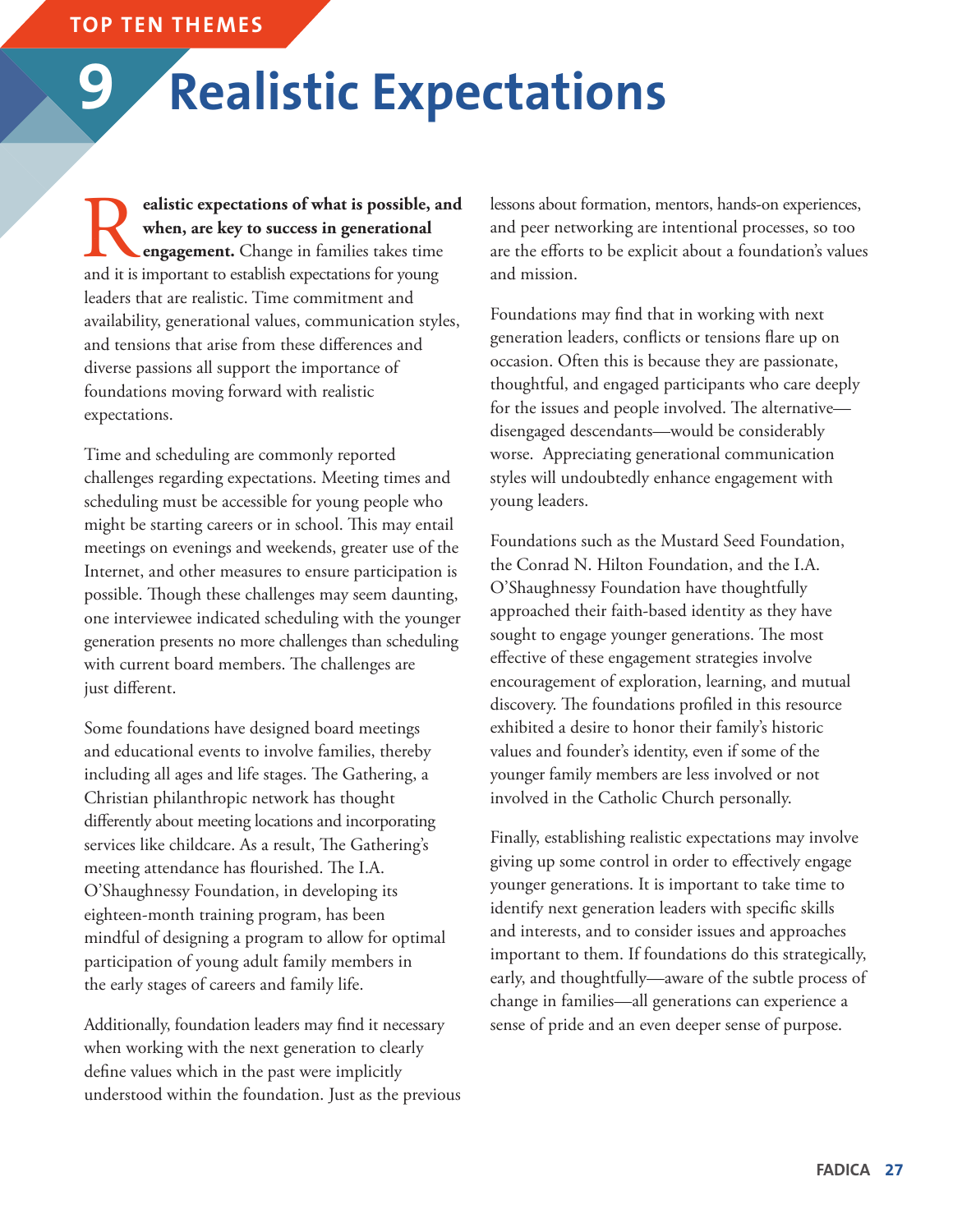### Donahue Family Foundation

**THE VALUE OF EXPLICIT COMMUNICATION**

When the Donahue family began their philanthropy in 1990, they often engaged anonymously and wanted no attention for their generosity. In recent years they have become more comfortable with the power of sharing their philanthropic story, especially wanting their children and grandchildren to know about the values driving their family's philanthropy. They know that in order for those future generations to carry on their philanthropic legacy, they must be more explicit about how and why they have made their philanthropic choices.

A second generation family member of The Donahue Family Foundation serves as the President. The founders' influence is reflected in the Foundation's special focus on education, related educational interests, and a core Catholic Christian commitment to serving the most vulnerable and advancing human dignity.

In the 1990s, the Donahue family decided they wanted a better way to respond to the many charitable requests they were receiving. Today, twenty-six years later, they involve their thirteen children, eighty-three grandchildren and spouses in the family's philanthropy through the invitation to join the Board and learn firsthand how they approach their philanthropy. The involvement of their direct lineal descendants and spouses is their way of preparing the family to continue their philanthropic legacy when they are no longer able.

Communication is a top factor in the Donahue Foundation's significant and widespread engagement spanning generations. According to President William Donahue, effectively sharing and conveying the original intentions and mission of the founders leads to better participation. "The next generation shows respect for the founders when they understand the founders' dedication, mission, and intent. Plenty of communication is helpful—and needed—in engaging the next generation and for our Foundation's leadership."

In addition to Mrs. Rhodora Donahue who created the Foundation with her late husband John Donahue, the Board consists of seven alternating slots for family members to serve three-year terms. Other than for those who serve on the Executive or Nominating committees, the Board role is intended to be a limited commitment. Though family members can serve more than one three-year term, typically there have been a few years between appointments.

The invitation to join the Board has been met with a variety of interest. Some family members have become more involved through site visits and committee roles. Other family members have been able to participate by conference call, and some have yet to become involved. As it evolves, the Foundation continues to consider ways to involve more family members, including those who have not yet participated, and to offer substantive activity for those who are already involved or showing increased interest. Recognizing that the exposure and preparation they experience now is invaluable, Donahue family members are taking part in a long-term effort to carry on their legacy.



**of Catholic Philanthropists**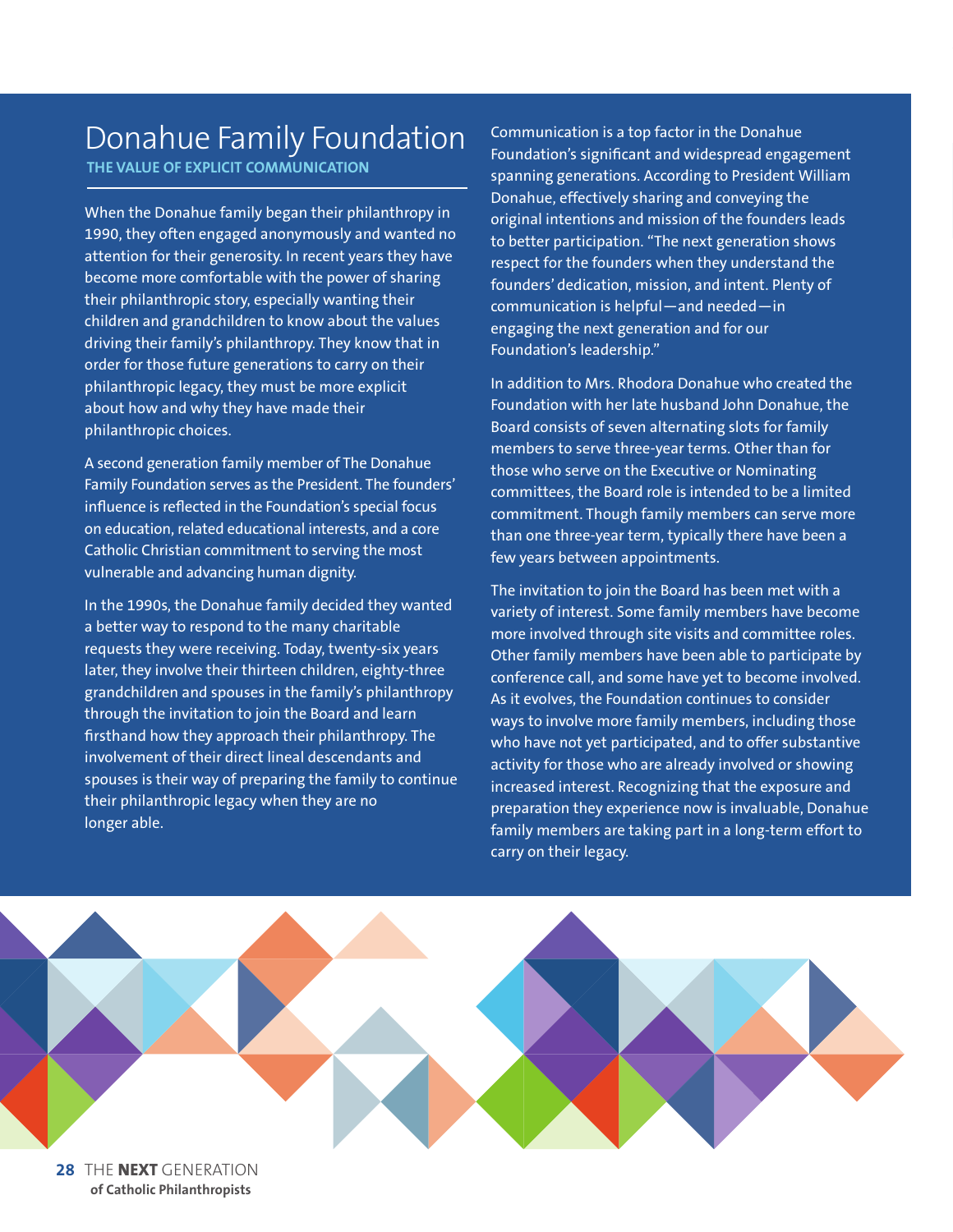## **Real Authority 10**

real authority is critical, and one of the most important of the key themes in next generation engagement. While this lesson is well known, the desire to protect children, grandchildren, most important of the key themes in next generation engagement. While this lesson is and other young people on their path to success can limit authentic experiences of authority and autonomy. Offering opportunities for exercising real authority is easy to say, but incredibly hard to do.

In addition to hands-on experiences, young people must have real authority over clearly defined matters in order to develop leadership skills—e.g., a specific project, a separate next generation grantmaking fund, or matching grants (even if small). While apprenticeship programs, workshops, and other education platforms are important, there is no better way to learn than by doing.

As soon as children develop the concepts of "mine," there are opportunities to help them develop empathy for others, learn to share with others, and contribute —long before they understand concepts of money. The key is to allow them some autonomy and choice with a developmentally appropriate amount of money or in-kind goods. An important aspect is giving them the authority to make their own choice over something that has "real" value. Determining what that appropriate value is depends upon a lot of factors. It takes work and some thought to determine what might be meaningful for one's unique context.

If authority is not "real" or if decisions are overridden or undermined, an opposite lesson than the one intended may be learned. The result can be a young person feeling embarrassed, incompetent, or distrustful—and potentially losing interest in philanthropy. Defining boundaries clearly in advance can help assure everyone understands expectations.

Accountability, due diligence, high standards, written rationales, and presentations to the board are all appropriate expectations when giving genuine authority to next generation leaders. These expectations are especially legitimate when they are consistent with the high standards of a foundation's regular grantmaking processes.

The diverse profiles in this publication offer varied ways to create authentic opportunities for real authority. The Raskob Foundation's unique membership model invites young people to become members at an early age, and their structure and culture offer increasing opportunities for leadership. The Hilton Foundation, the I.A. O'Shaughnessy Foundation, and others offer preparation, internships, and pathways to becoming effective board members.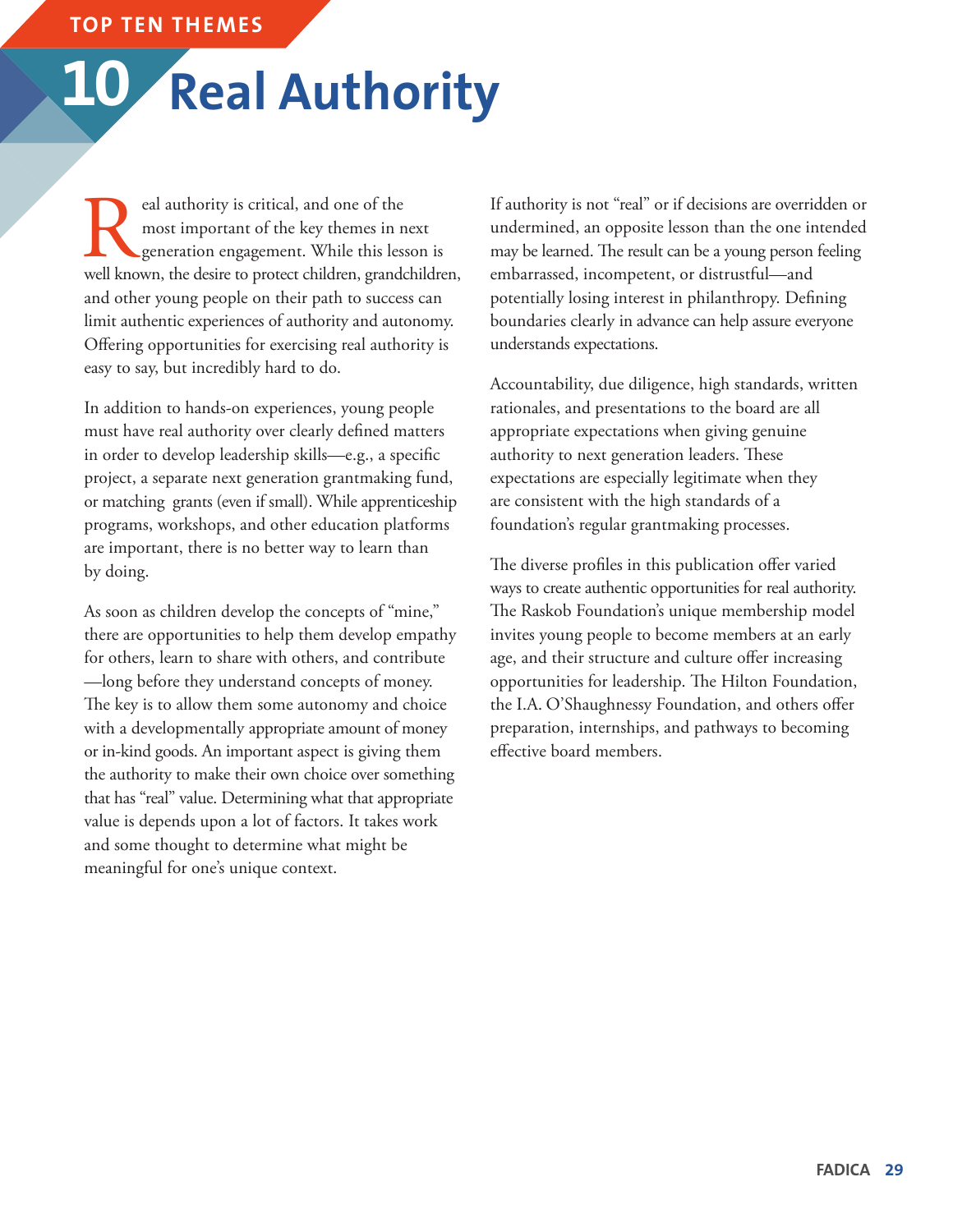Additionally, affinity and working groups can offer opportunities of genuine authority outside of family philanthropy to cultivate the leadership of younger family members. One such example from Jewish philanthropy is the Slingshot Fund, which the Andrea and Charles Bronfman Foundation helped to create. The Fund is a next generation giving circle through which young Jewish donors learn many professional skills of effective philanthropy.

As these profiles and examples demonstrate, there are many different pathways through which to provide opportunities for genuine authority. Finding such pathways is vital, as authentic authority is among one of the most effective ways that people develop the skills of leadership.

#### **SEIZING OPPORTUNITIES FOR REAL AUTHORITY**

A foundation board member reported her frustration that despite being middle aged and a successful executive—and the fact that she and her siblings were board members—her father still made all the decisions. The trustees were frustrated and despite their frustrations, they themselves had taken no action to prepare the third generation in their late teens to late twenties. Instead, the second generation was spending countless hours of what felt like wasted time. Two opportunities were missed: first, they were missing out on decades of opportunity to gradually prepare and pass on a family culture of giving; second, in spending years associating the foundation with frustration, they missed opportunities to cultivate the sense of joy and purpose that can come from family philanthropy.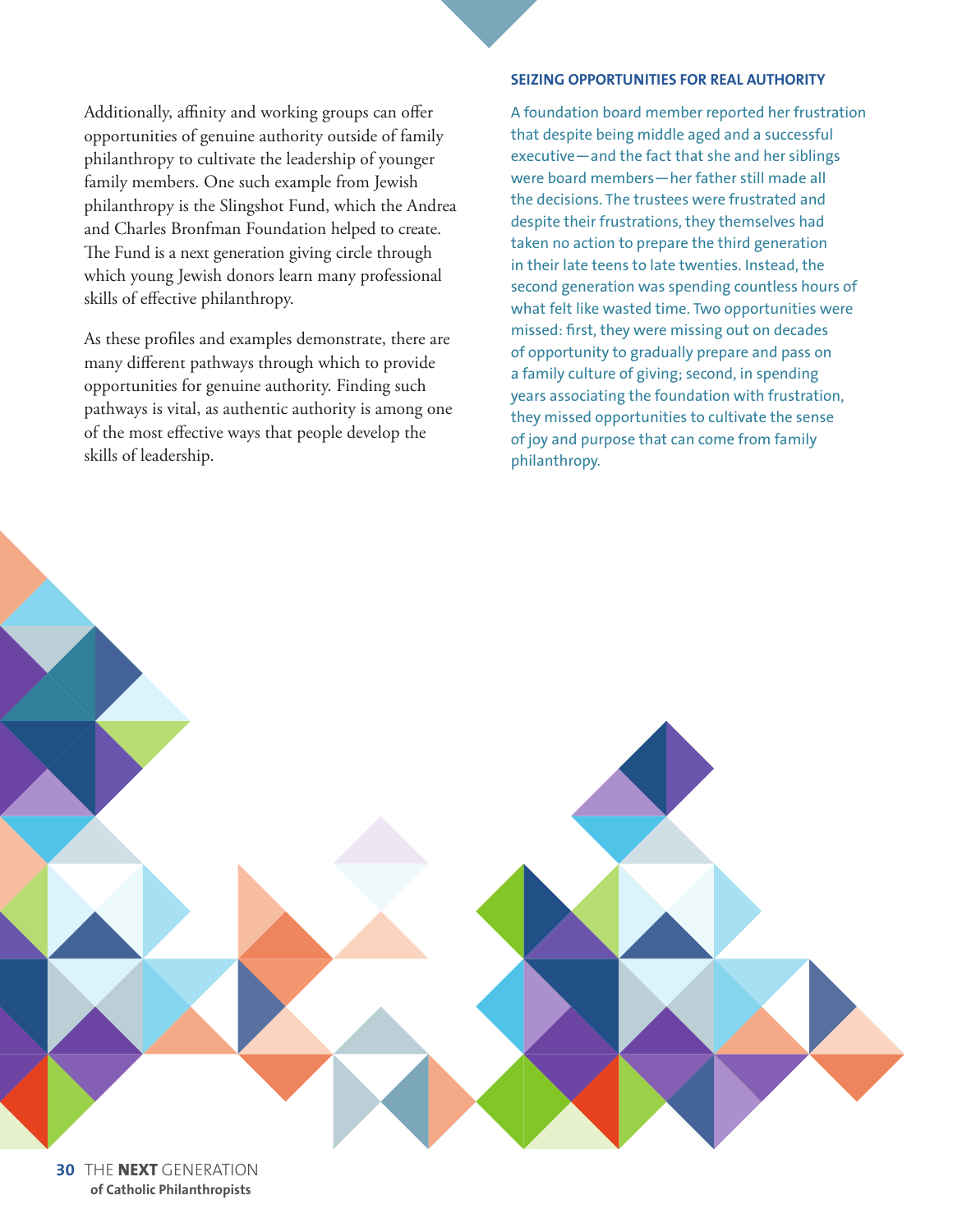## **Conclusion**

Ext generation engagement in Catholic<br>philanthropy offers remarkable opportu<br>to strengthen families, improve philanth<br>impact, and support the Church. The pathway of philanthropy offers remarkable opportunities to strengthen families, improve philanthropic impact, and support the Church. The pathway of engagement, like our faith and most things worth doing, can be challenging at times and calls on our full capacity for leadership. Like the rewards of our faith, the fruits of these efforts offer extraordinary return for individuals personally, for families, and for communities, as near as your local parish and as far as villages across the globe. The returns on effective next generation engagement are spiritual, familial, economic, and philanthropic.

This publication has included several profiles and examples of families and individuals leading the way on next generation engagement. These examples, and the families and individuals profiled, offer abundant reasons to be optimistic about the future of Catholic philanthropy. The founders and visionaries of these foundations would be proud of the thoughtfulness and leadership of current trustees, and hopeful in light of the extraordinary capacity of the next generation's gifts as prospective trustees. As the profiles and reflections hopefully show, leadership in generational engagement does not need to be perfect, and there are infinite ways to be effective in each unique context. We hope they provide encouragement and inspiration to action and creativity in next generation engagement.

As the top ten themes and profiles illustrate, a long view is required for foundations that expect to be successful, especially in Catholic family philanthropy. Next generation engagement and involving young people on this journey is best understood as a process or formation as we describe in key themes. As Christine Healey of the Healey Education Foundation put it, "This is something that must be learned over time. It takes time to appreciate the spirituality of philanthropy and the complexity of carrying on a family legacy of generosity."

Finding age appropriate opportunities for meaningful leadership and autonomous responsibility offer unique challenges for both parents and children. Despite the challenges and complexity, the opportunity to build deeper relationships within families and foundations, to have an impact on the world, and to cultivate a family of leaders who appreciate their history and spirituality is also an opportunity to create your foundation's future. While at times the journey may be slow and not without challenges, it is a road worth traveling.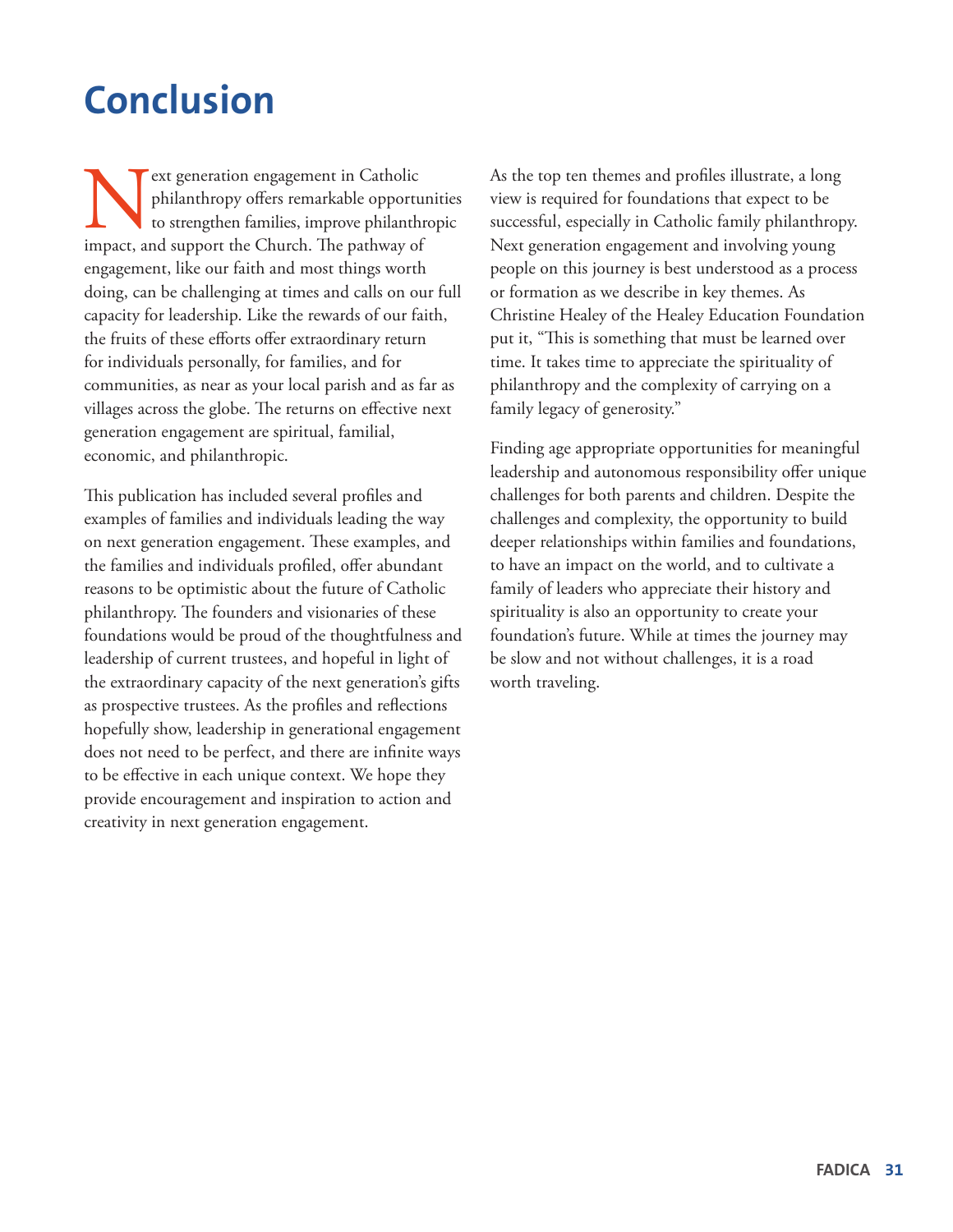## **Resources**

#### **ORGANIZATIONAL RESOURCES**

#### **FADICA**

FADICA.org *FADICA is a network of Catholic foundation and philanthropic leaders committed to effective philanthropy for a vital church and human flourishing.* 

**Indiana University Lilly School of Philanthropy** philanthropy.iupui.edu

**Lake Institute on Faith & Giving** philanthropy.iupui.edu/institutes/ lake-institute

**Next Generation Catholic Philanthropic Leadership** ngcpl.org

*A new project providing leadership development and other resources for young people in Catholic Philanthropy.*

#### **YouthGiving.org**

youthgiving.org *The Foundation Center's newly created hub to inspire, connect and inform youth grantmaking. It includes a searchable database of hundreds of programs and resources for young people in philanthropy.* 

#### **BOOKS**

*Imagining Abundance: Fundraising, Philanthropy and a Spiritual Call to Service* by Kerry Alys Robinson

*The Giving Family: Raising Our Children to Help Others* by Susan Crites Price

*Classified: How to Stop Hiding Your Privilege and Use It for Social Change!* by Karen Pittelman, Resource Generation, and Molly Hein

*Creating Change Through Family Philanthropy: The Next Generation* by Alison Goldberg, Karen Pittelman, and Resource Generation

*Philanthropy Heirs and Values: How Successful Families are Using Philanthropy to Prepare their Heirs for Post-Transition Responsibilities* by Vic Preisser & Roy Williams

*Silver Spoon Kids: How Successful Parents Raise Responsible Children* by Eileen and Jon Gallo

#### **WEBSITES OF FOUNDATIONS PROFILED IN PUBLICATION**

**21/64** 2164.net

**Conrad N. Hilton Foundation** hiltonfoundation.org

**Donahue Family Foundation** donahuefoundation.org

**The Gathering** thegathering.com

**GHR Foundation** ghrfoundation.org

**Healey Philanthropic Group** healeyedfoundation.org

**I.A. O'Shaughnessy Foundation** iaoshaughnessyfdn.org

**Jewish Funders Network** jfunders.org

**The Loyola Foundation** loyolafoundation.org

**Mustard Seed Foundation** msfdn.org

**The Raskob Foundation for Catholic Activities** rfca.org

**Sisters of Charity Foundation of Cleveland** socfcleveland.org

#### **CHILD PROTECTION**

**Mentor: The National Mentor Partnership** mentoring.org **Office of Child Protection through the** 

**Diocese of Grand Island** child.gidiocese.org/ParentResources *The USCCB's recommended resource list and guide for parents.* 

#### **VIRTUS Online**

virtusonline.org *A program of The National Catholic Risk Retention Group, VIRTUS is a best practice program for prevention of wrongdoing and promotion of "rightdoing" within religious organizations.* 

#### **SELECTED RESOURCES IN NEXT GENERATION PHILANTHROPY**

**21/64** 2164.net

**Emerging Practitioners in Philanthropy (EPIP)** epip.org

**Families Funding Change: How Social Justice Giving Honors Our Roots and Strengthens Communities** ncrp.org/wp-content/uploads/

2015/10/Families\_Funding\_Change.pdf

**Grand Street A Giving Community Founded by 21/64** givingcommunities.org

**Jewish Teen Funders Network** jtfn.org

**National Center for Family Philanthropy** ncfp.org

**Next Gen Fellows** exponentphilanthropy.org

**Nexus Global Youth Summit** nexusglobal.org

**One Percent Foundation** givingcirclesfund.org

**Resource Generation** resourcegeneration.org

**YouthGiving** youthgiving.org

#### **GIVING CIRCLES**

**Regional Association of Grantmakers – Giving Circle Knowledge Center** givingforum.org/topic/giving-circles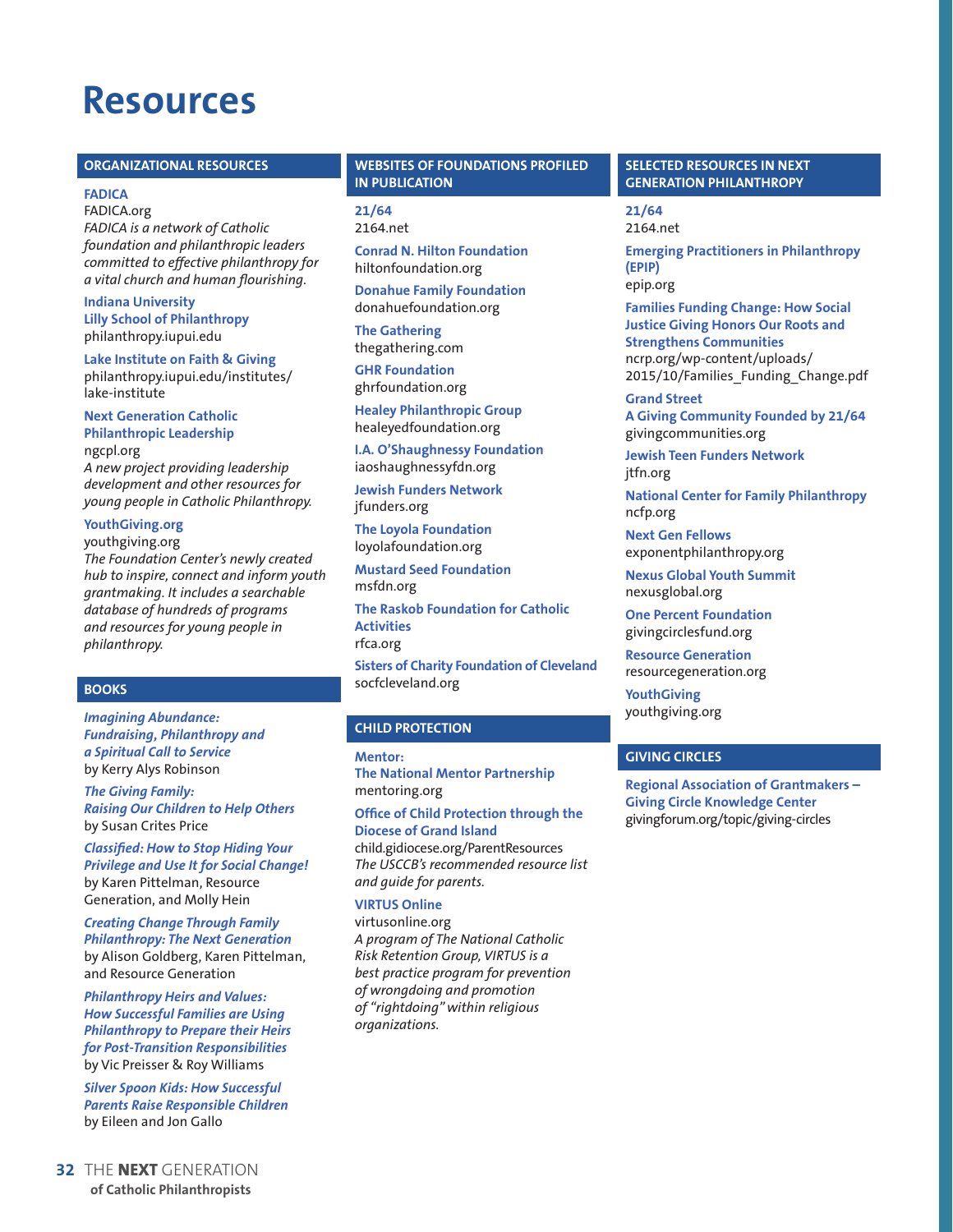## **Acknowledgments**

This book would not have been possible without the generous funding support from The Loyola Foundation, The Raskob Foundation for Catholic Activities, and Specialty Family Foundation. We are deeply grateful for their support and commitment to resources for the future of Catholic philanthropy.

FADICA would like to thank all members who generously participated in the creation of this publication through interviews, consultations, and content review so that their insights and experiences could be shared accurately and more widely with others. We would like to thank in particular: the Conrad N. Hilton Foundation, GHR and Enkel Foundations, The Raskob Foundation for Catholic Activities, and the I.A. O'Shaughnessy Foundation. We also thank our partners at Jewish Funders' Network, 21/64, Andrea and Charles Bronfman Philanthropies, The Gathering, and Mustard Seed Foundation.

Many other FADICA members participated in the making of this book, including those whose stories are shared in the Top Ten Themes chapter. We thank each and every one of you for your participation, time, thoughts, review, and sharing of experiences and lessons learned along the way.

Thank you to all the members who planted seeds of the vision for this book, especially those who launched and participated in FADICA's next generation engagement through the Future Foundation Leadership Venture and the Philanthropy Leadership Intern Program.

Lastly, thank you to William Lyons, who consulted with FADICA, conducted interviews, drafted major portions of the resource, and conceived the Top Ten Themes; and to the FADICA team who coordinated additional drafting, editing, production, and design of this highly collaborative project. And thank you to Alexia Kelley who conceived of the idea for this publication and led its coordination.

**FADICA 33**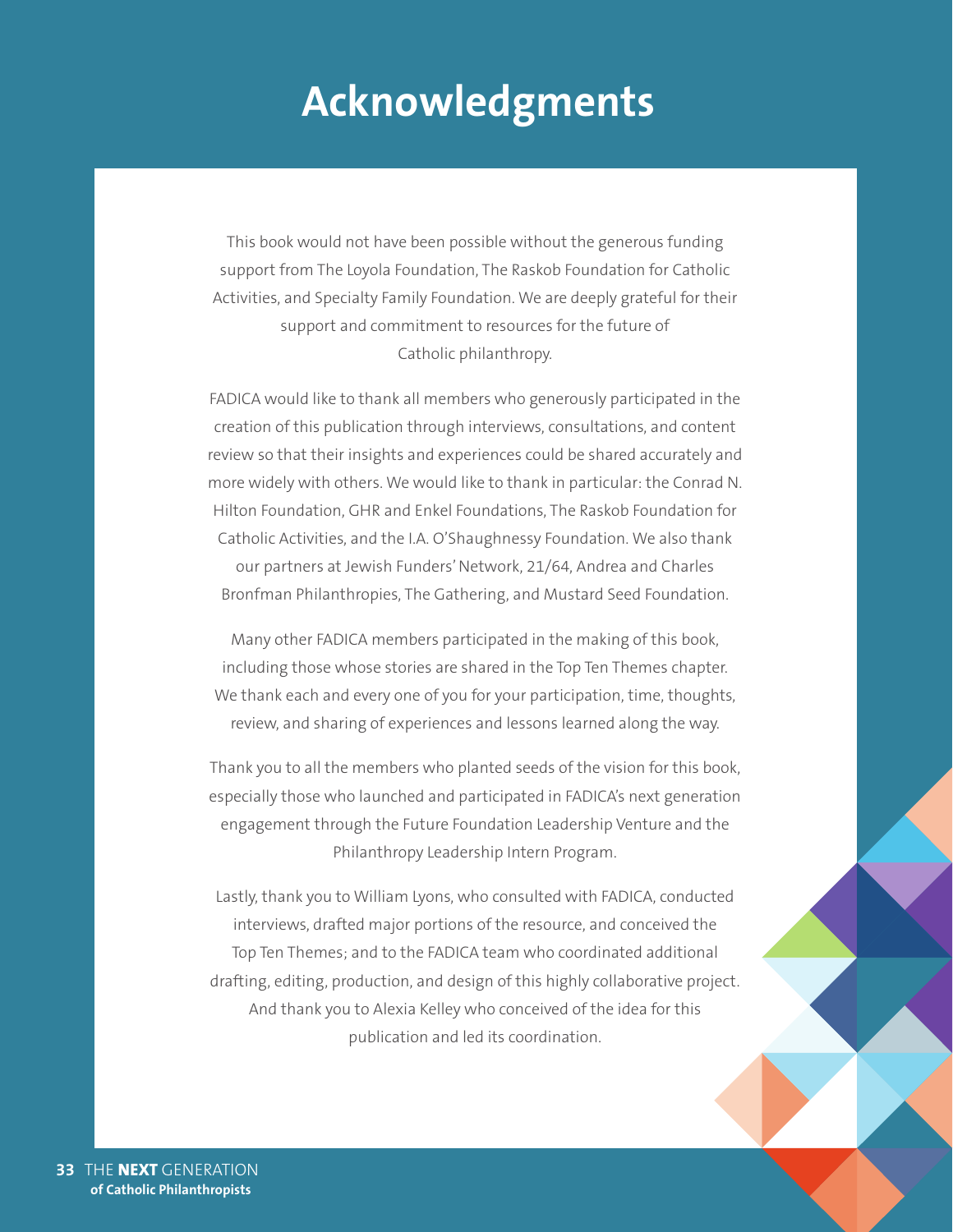#### **FADICA'S MISSION**

Foundations and Donors Interested in Catholic Activities, Inc. (FADICA) is a network of private foundations and donors supporting Catholic-sponsored programs and institutions. FADICA's mission is to enable its members to be informed, involved, and effective in addressing Church needs through their philanthropy.

FADICA accomplishes this mission through ongoing education, fostering the exchange of information and experience, commissioning research, building a spirit of fellowship and shared faith, facilitating occasional joint funding ventures, and promoting interaction with Catholic leadership.

Foundations and Donors Interested in Catholic Activities, Inc. © 2017. All Rights Reserved.